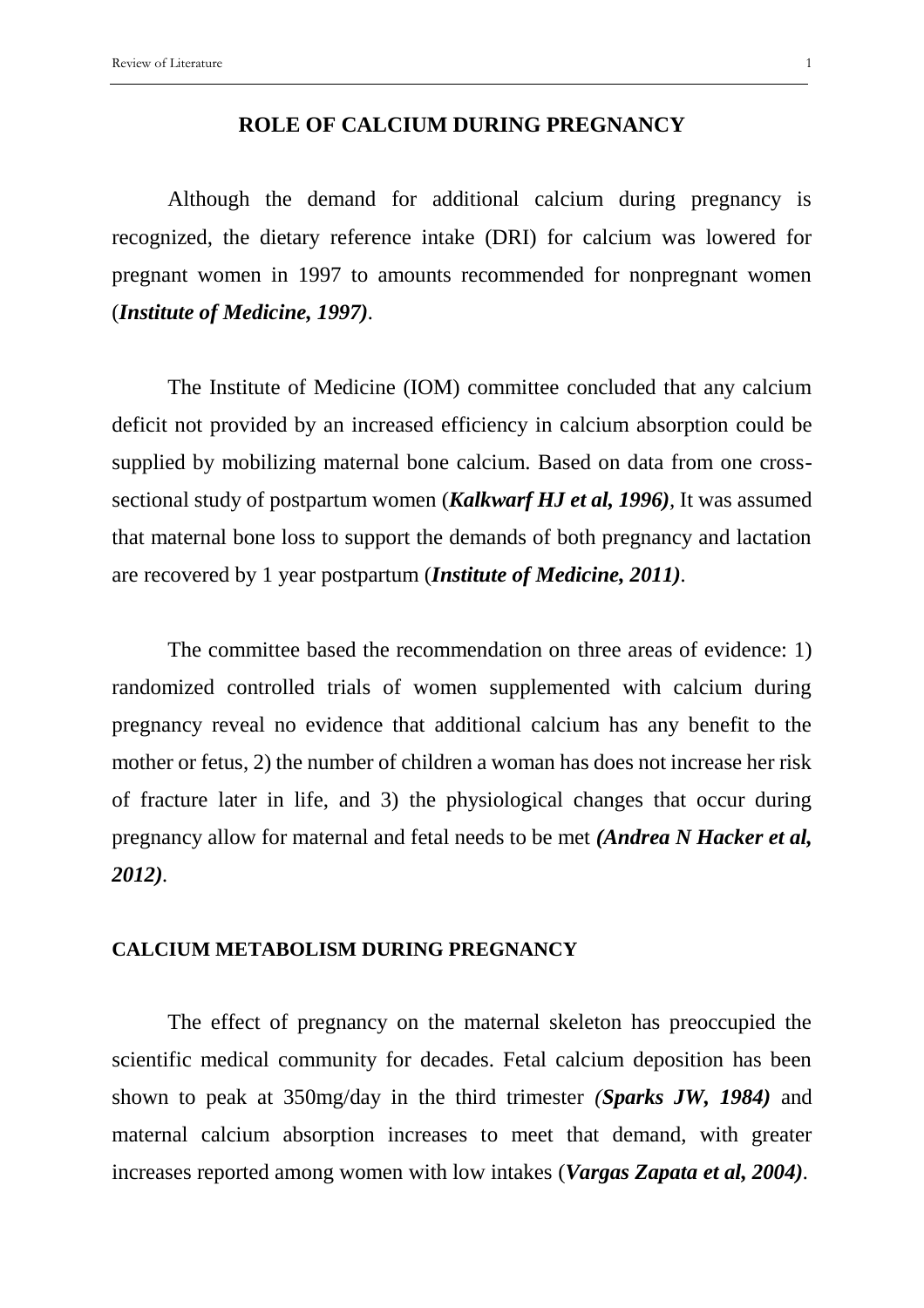Maternal bone turnover also increases *(Hellmeyer L et al, 2006)*; although women with low calcium intakes may respond differently to the additional demand *(Ritchie LD et al, 1998).*

#### **Maternal calcium absorption**

Longitudinal studies of calcium metabolism during pregnancy have concluded that maternal calcium absorption increases significantly during the second and third trimesters *(Cross NA, et al, 1995).*

This increase in calcium absorption is directly related to maternal calcium intake. It is reported that women with a daily average calcium intake of 1,171 mg during pregnancy absorbed 57% during the second trimester and 72% during the third trimester *(Ritchie LD et al, 1998).*

Several studies have reported that calcitriol [1,25(OH)2D] levels increase progressively each trimester, thereby influencing the increase in calcium absorption *(Cross NA, et al, 1995).*

A study of Brazilian women consuming low amounts of calcium during pregnancy (438–514 mg calcium/day) reported even higher increases in calcium absorption, i.e., 69% during early pregnancy, increasing to 87% during late pregnancy. However, even with these high rates of absorption, maternal and fetal needs may not be met in women with chronically low calcium consumption (<500 mg/day). Calcium absorption during pregnancy is mediated by changes in maternal calcitropic hormones. During the first trimester, parathyroid hormone (PTH) levels in Caucasian women consuming adequate amounts of calcium decrease to low-normal levels and then increase to the higher end of normal in the third trimester **(***Cooper C et al, 2006).*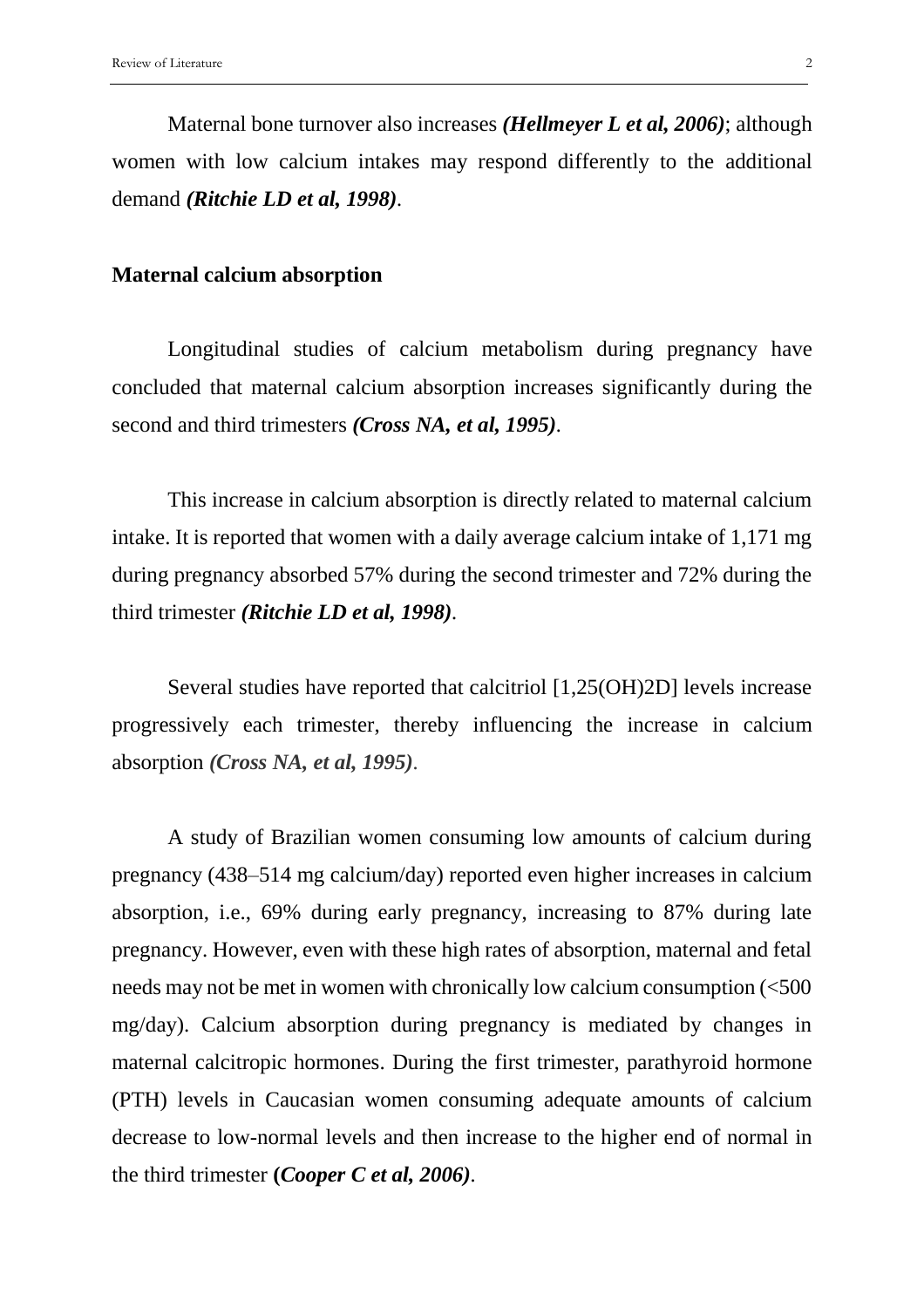That reflects the increase in calcium transfer from mother to fetus. Although PTH levels typically do not increase above normal during pregnancy, levels of a prohormone, parathyroid hormone receptor protein (PTHrP), do increase in maternal circulation *(Kovacs CS, 2005).*

PTHrP is recognized by PTH receptors and therefore has PTH-like effects. This pro-hormone is produced by mammary and fetal tissues to stimulate placental calcium transport to the fetus. PTHrP may also protect the maternal skeleton from bone resorption by increasing both calcium absorption in the small intestine and tubular resorption in the kidney *(Kovacs CS et al, 1997)*. PTHrP may also support mineralization of trabecular and cortical bone in the fetus **(***Cooper C et al, 2006).*

Other calcitropic hormones affecting maternal calcium metabolism are both the active [1,25(OH)2D] and the inactive [25(OH)D] forms of vitamin D. Serum 25(OH)D levels do not change during pregnancy, but an increase in 1-ahydroxylase and additional synthesis in the placenta allows for an increase in the conversion of 25(OH)D to 1,25(OH)2D. Maternal serum 1,25(OH)2D levels increase twofold during pregnancy, allowing the intestinal absorption of calcium also to double *(Zeni SN et al, 2003).*

Both free and protein-bound forms of calcitriol increase during pregnancy *(Kent GN et al, 1993),* as do concentrations of vitamin-D- binding protein *(Bouillon R et al, 1981).*

Due to the corresponding changes in vitamin-D-binding protein and 1,25(OH)2D, the index of free 1,25(OH)2D does not increase until the third trimester, which may explain the large increase in calcium absorption seen during late pregnancy *(Ritchie LD et al, 1998).*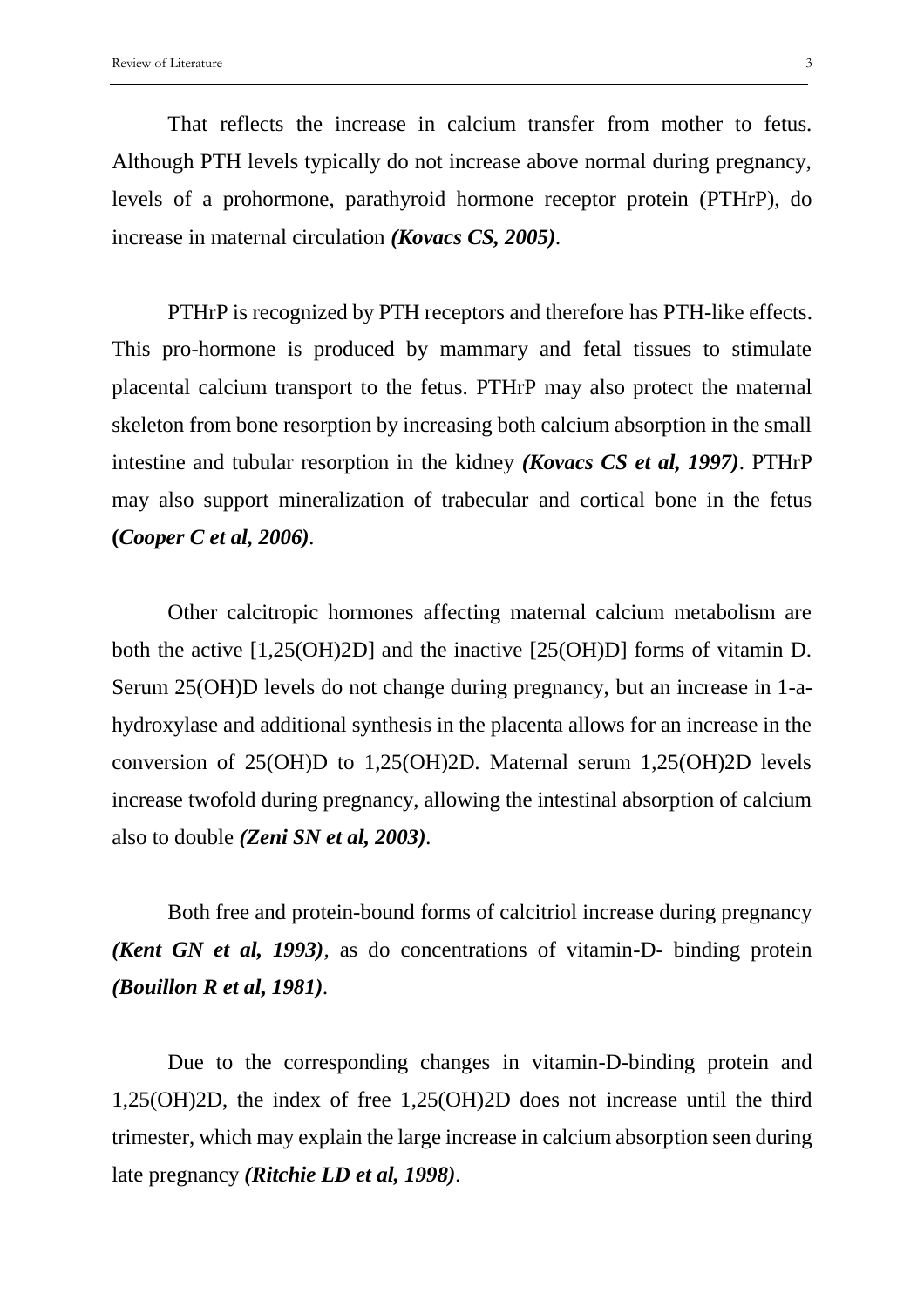Because maternal 25(OH)D does cross the placenta and because there is a positive association between maternal serum 25(OH)D, cord blood 25(OH)D, and infant 25(OH)D levels at delivery, it is thought that vitamin D plays a role in fetal bone development *(Kovacs CS et al, 1997)*. However, there is a paucity of research in this area, and it is not clear what effect maternal vitamin D status has on maternal and/or fetal bone outcomes *(Andrea N Hacker et al, 2012).*

# **Maternal calcium excretion**

Physiological hypercalciuria occurs during pregnancy as a result of increased maternal calcium absorption. Interestingly, urinary calcium is within normal limits during fasting but increases postprandially, indicating that elevated excretion is related to the increase in calcium absorption *(Bezerra FF et al, 2004).*

Urinary calcium excretion has been shown to increase by as much as 43% between prepregnancy and the third trimester, reflecting the 50% increase in the glomerular filtration rate (GFR) that also occurs during pregnancy *(Ritchie LD et al, 1998).*

For women with low dietary calcium intake  $\langle$  <500 mg/day), urinary calcium is more tightly regulated and urinary excretion is actually significantly higher in the first than in the third trimester. Although urinary calcium excretion increases during pregnancy, the increase in intestinal calcium absorption is not ameliorated, and net maternal calcium retention is positive before fetal needs are calculated *(O'Brien KO et al, 2006).*

# **Maternal bone turnover**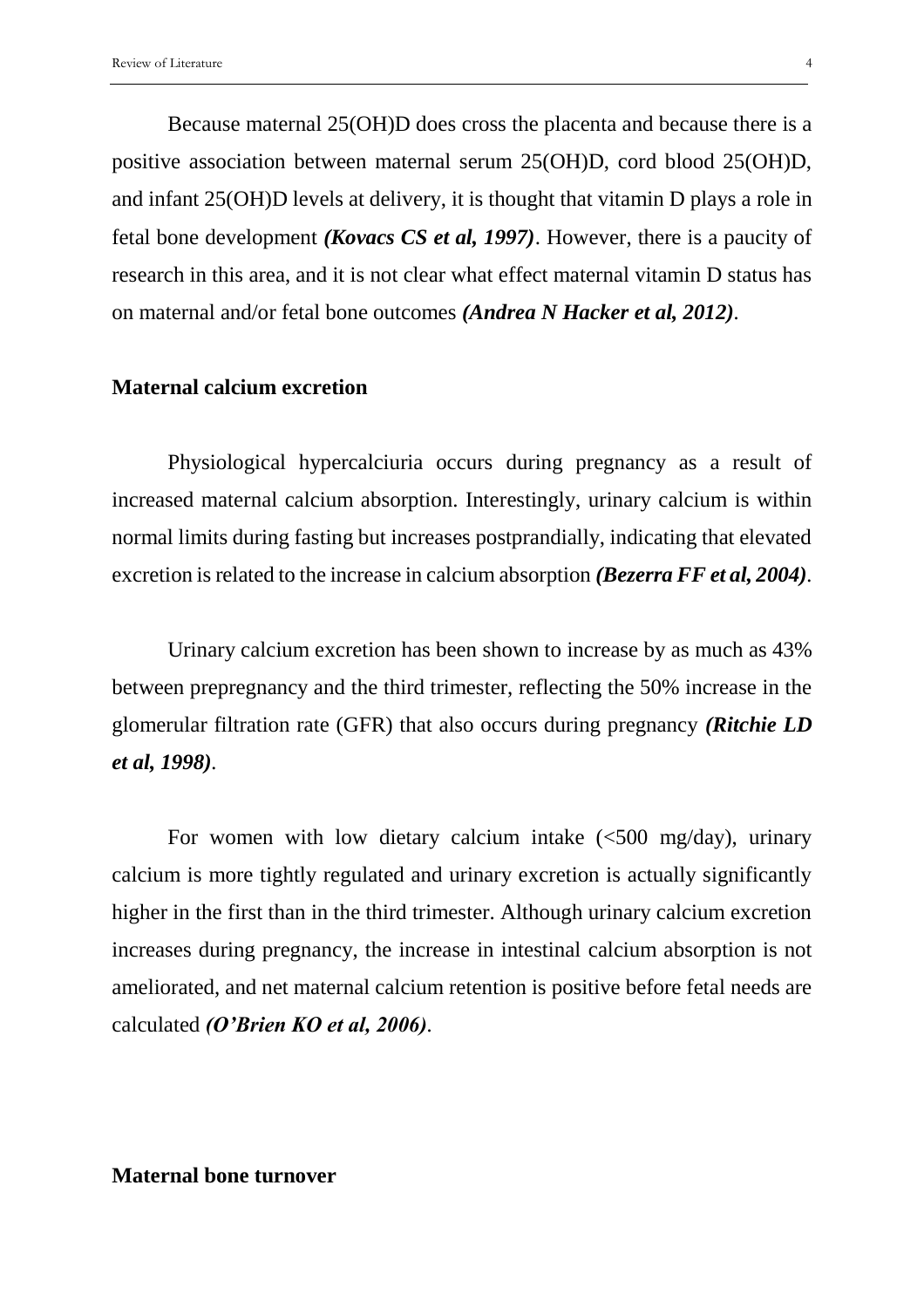Biochemical markers of bone turnover increase gradually during pregnancy, with the highest levels measured in the third trimester. Markers of both bone formation and resorption increase significantly from the first to the third trimester, demonstrating the increase in maternal bone turnover and fetal bone development *(Bezerra FF et al, 2004).*

Two resorption markers, carboxy terminal collagen cross-links (CTX) and n-telopetide cross-links (NTX), increase steadily throughout pregnancy, with the largest increase occurring between the second and third trimesters *(Naylor KE et al., 2003).*

Markers of bone formation also increase during pregnancy but follow a different pattern of change; for example, procollagen type-1 carboxyterminal propeptide and bone-specific alkaline phosphatase vary little during the first trimester but increase significantly (44%) between the second and third trimesters *(Zeni SN et al, 2003).*

The use of biochemical markers to measure bone turnover during pregnancy has its limitations. Due to the large intra-individual variability, interpretation of changes in bone turnover markers during gestation is challenging unless pre-pregnancy levels are available for comparison. Serum markers of bone turnover can be falsely decreased due to the effects of hemodilution. During pregnancy, maternal plasma volume expands an average of 45% to allow for the increased circulatory needs of the maternal organs *(Davison JM et al., 1989).*

Because of this increased blood volume, measurement of serum proteins, hormones, and other biochemical markers may be altered and not comparable to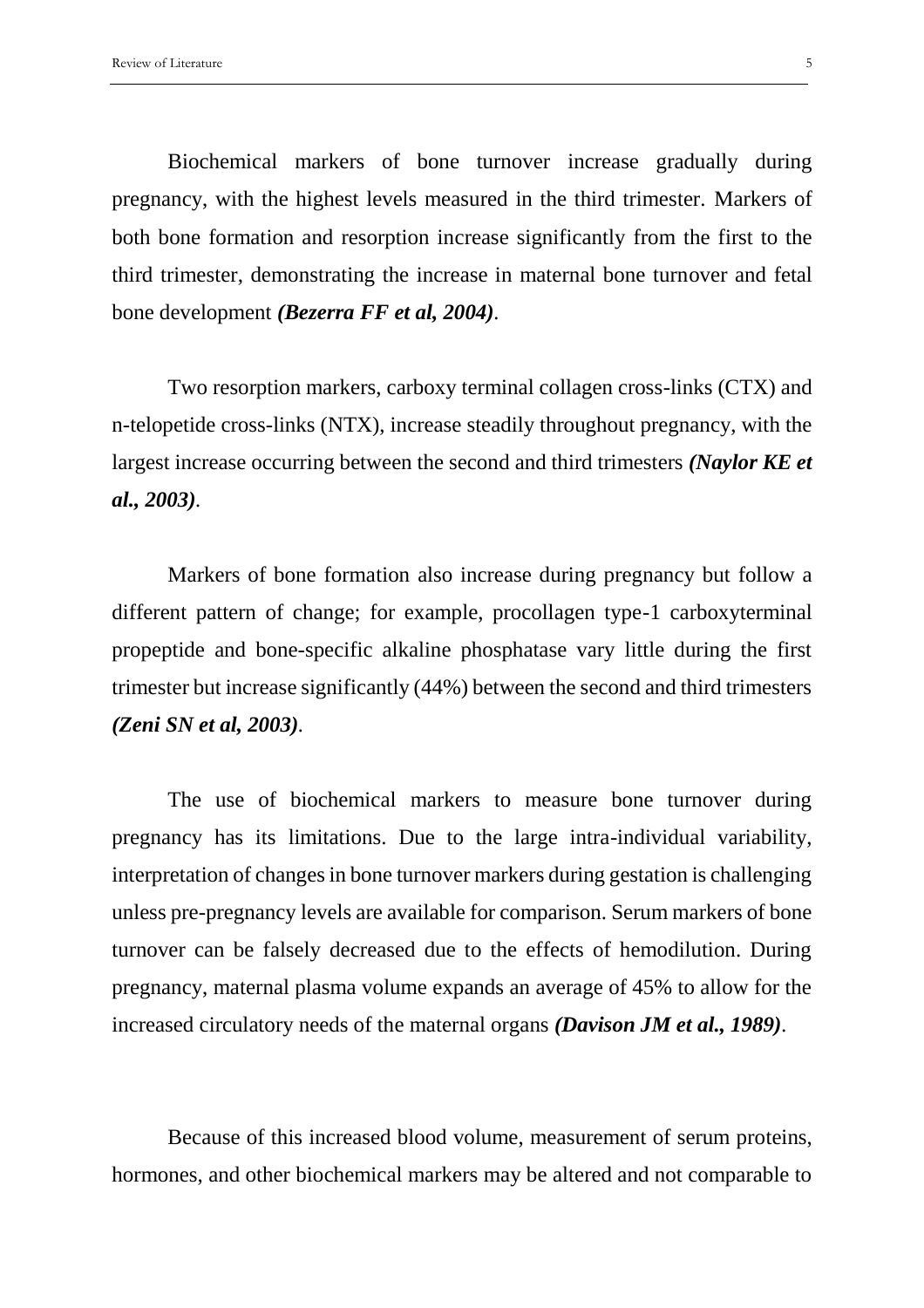non-pregnant measurements. Additionally, urinary markers may be distorted by an increase in GFR and renal clearance as well as by altered creatinine excretion *(Kovacs CS, 2005).*

Data suggest that, in women with low calcium intakes in late pregnancy (<500 mg/day), serum 1,25(OH)2D concentrations rise to boost biochemical markers of bone resorption. Both Californian women with adequate calcium intakes and Brazilian women with low calcium intakes showed increases in 1,25(OH)2D during pregnancy, though to a greater or lesser extent, depending upon intake *(Ritchie LD et al, 1998).*

Multiple regression analyses of the combined Californian and Brazilian data showed that serum 1,25(OH)2D in combination with serum 25(OH)D and parity explained 80% of the variability in bone resorption rates during the third trimester; serum 1,25(OH)2D was negatively related to bone resorption, whereas serum 25(OH)D and parity were positively related *(Andrea N Hacker et al, 2012).*

Insulin growth factor-1 (IGF-1) has a stimulatory effect on bone turnover during pregnancy; concentrations increase with advancing gestational age. During early pregnancy, serum IGF-1 concentration is positively associated with bone resorption, measured by stable calcium isotope multi-compartmental models, particularly in women with low calcium intakes (approx. 500 mg/day). Various studies have reported increases in IGF-1 of between 34% and 68% during pregnancy. IGF-1 is also a significant predictor of bone resorption during the third trimester. During late pregnancy, IGF-1, 1,25(OH)2D, and calcium intake together explain 88% of the variability in net bone calcium balance *(O'Brien KO et al, 2006).*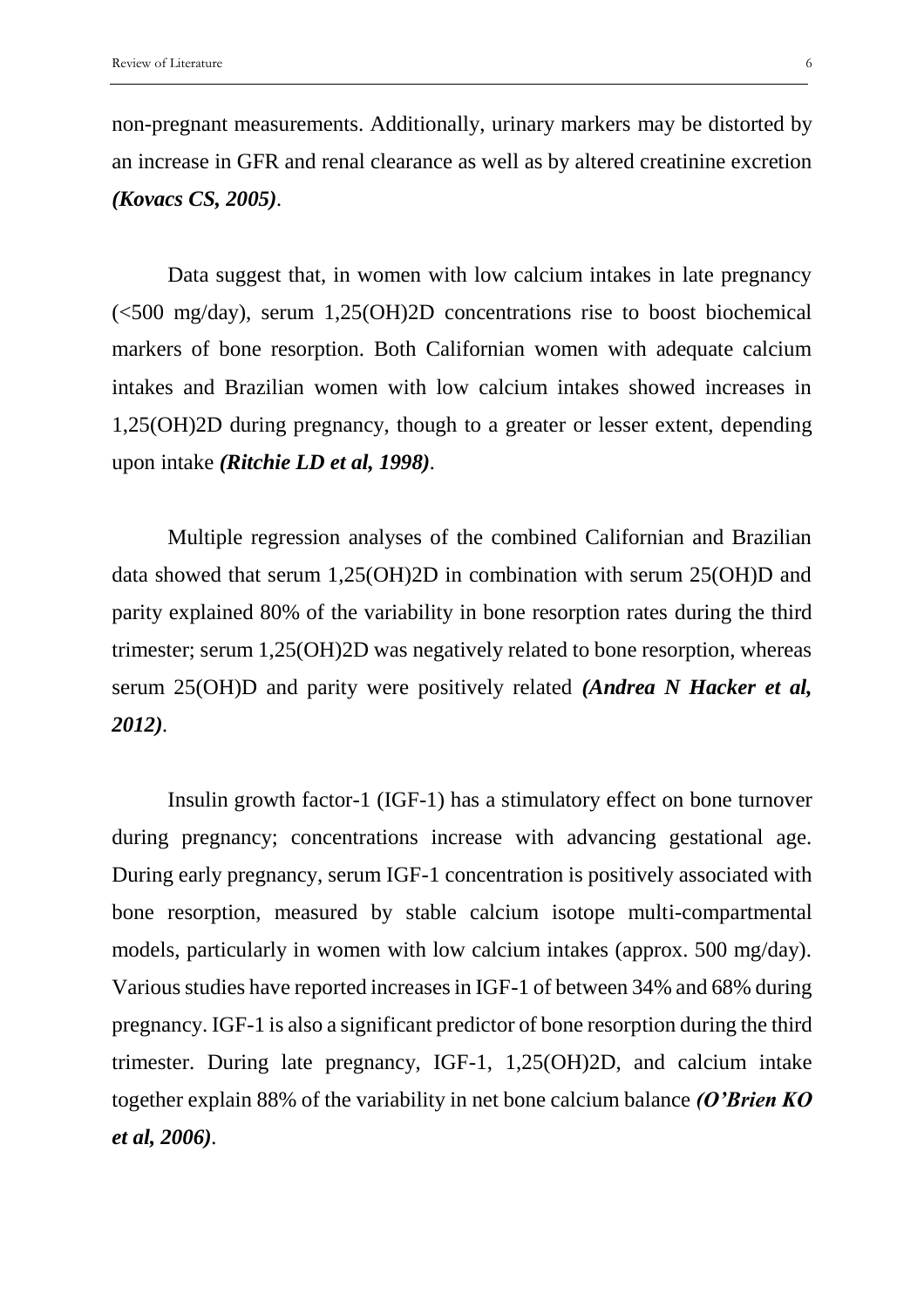### **Determining maternal calcium status**

Determining a woman's calcium status during pregnancy is challenging. Serum calcium and serum albumin fall due to expanded plasma volume; however, ionized calcium remains normal *(Kovacs CS et al, 1997)*.

Regardless, even in the non-pregnant state, serum calcium is considered to be independent of dietary calcium intake and thus not a reliable measure of calcium status *(Darwish AM et al., 2009).*

Calcium balance studies are typically used to determine if calcium intake is adequate to meet requirements, but this technique has limitations. Calcium retention is measured by providing a controlled constant calcium diet and collecting all excrement (urine and feces). While balance studies may elucidate an individual's calcium metabolism, they only provide information regarding current calcium status, not long-term rates of calcium retention *(Weaver CM et al., 2005).*

In women with adequate calcium intakes, calcium balance is positive early in pregnancy and becomes either neutral or negative in the third trimester. The measurement of fractional calcium absorption, using stable calcium isotopes, demonstrates both the increase in intestinal calcium absorption and the hypercalciuria that occur during pregnancy *(Ritchie LD et al, 1998).*

O'Brien et al. have reported that, when corrected for estimates of fetal bone calcium deposition, net calcium balance decreases significantly between early and late pregnancy. Net bone calcium balance is positively associated with dietary calcium intake during early pregnancy, late pregnancy, and early lactation *(O'Brien KO et al, 2006).*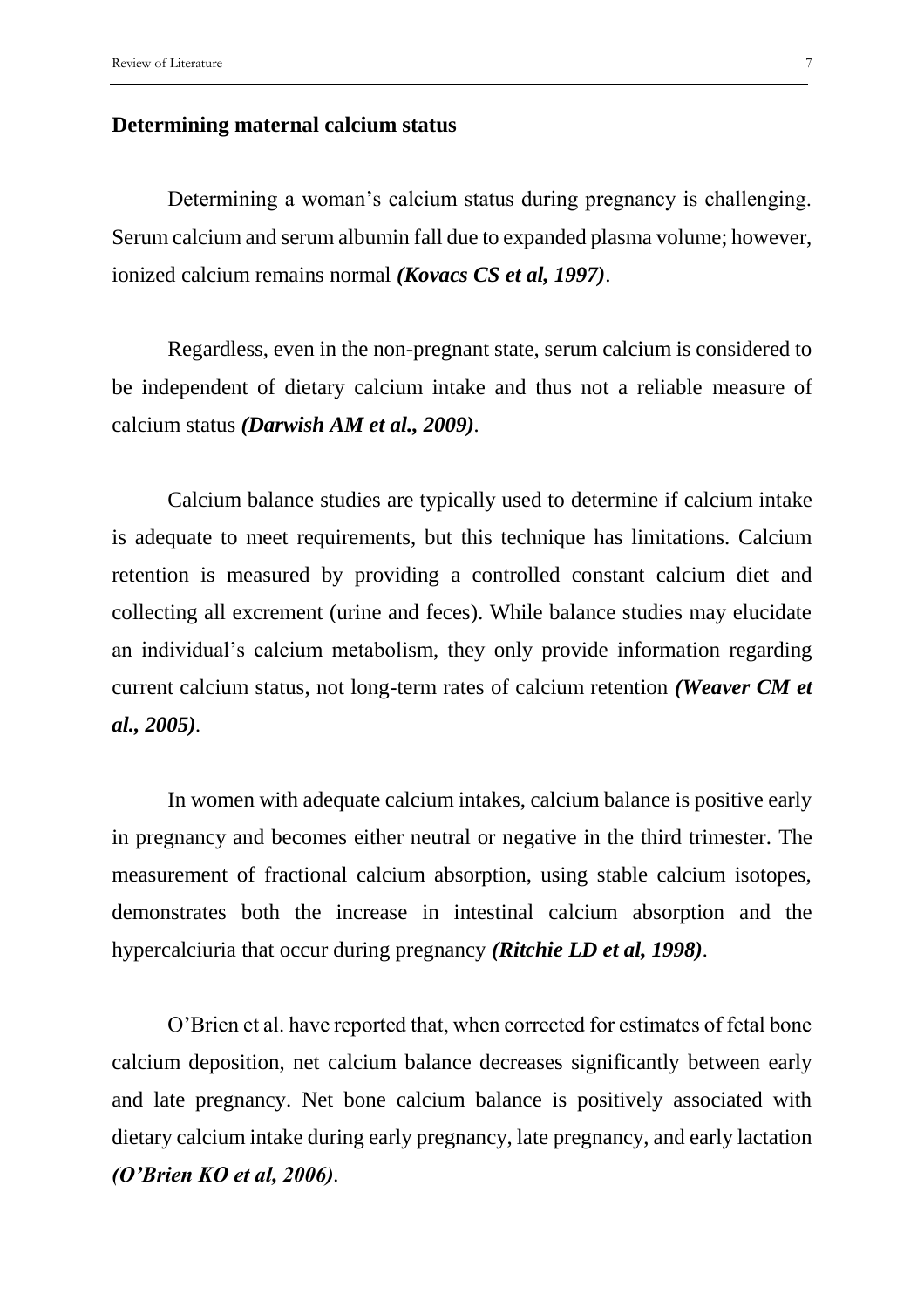Additionally, the amount of calcium transferred to the fetus during pregnancy cannot be truly measured, only extrapolated with calcium kinetic studies using calcium balance data. The net calcium balance during the third trimester of pregnancy in adolescents has been reported as  $126 \text{ mg } +/- 152$ , *(O'Brien KO et al, 2006),* which does not account for estimated fetal calcium accretion of 250–350 mg/day *(Sparks JW, 1984).*

The increased rate of fetal bone accretion during the third trimester places women with low (<500 mg/day) calcium intakes at risk of having a negative calcium balance *(Andrea N Hacker et al, 2012).*

# **CALCIUM AND MATERNAL HEALTH**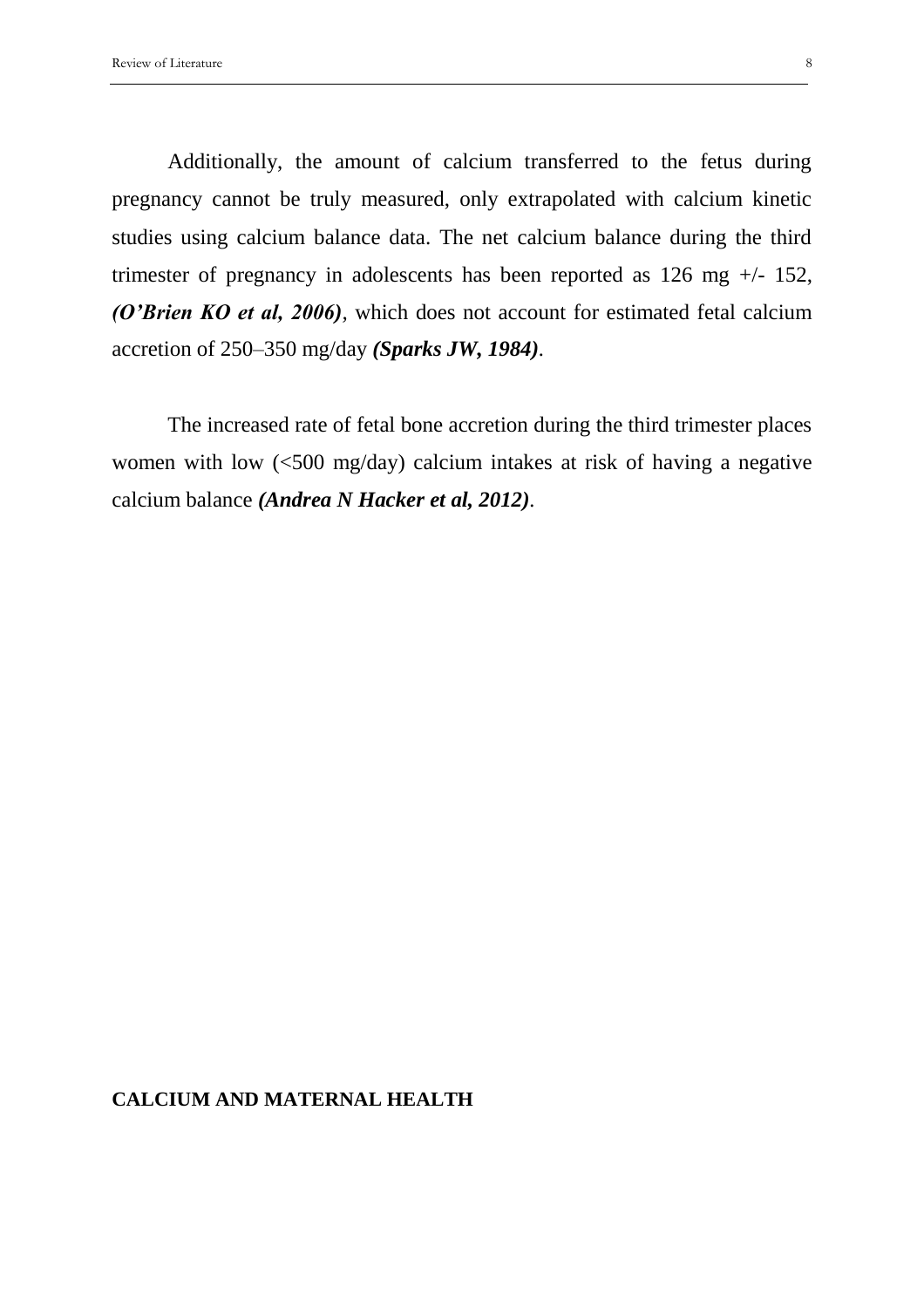There are biological limits to a pregnant woman's capacity to increase calcium absorption, and if she does not consume adequate amounts of dietary calcium, she may be at increased risk for gestational complications, such as preeclampsia, and preterm delivery or long-term morbidities, such as excessive bone loss *(Andrea N Hacker et al, 2012).*

## **Preeclampsia and pregnancy-induced hypertension**

In the 1980s, it was reported that there is an inverse relationship between calcium intake and pregnancy-induced hypertension (PIH) *(Belizan JM et al 1980),* defined as systolic blood pressure of >140mmHg and/or diastolic blood pressure of >90 mmHg that has occurred on at least two occasions at least 4 hours to 1 week apart *(Villar J et al, 2006).* PIH has been estimated to complicate 5% of all pregnancies and 11% of first pregnancies *(Villar J et al, 2004),* often resulting in preterm birth *(Ananth CV et al, 2010).* 

Preeclampsia is a condition in which hypertension occurs during the latter half of gestation and is associated with an increase in urinary protein. Low calcium intakes during pregnancy may 1) stimulate PTH secretion, increasing intracellular calcium and smooth muscle contractibility, and/or 2) release renin from the kidney, leading to vasoconstriction and retention of sodium and fluid. These physiological changes can lead to the development of PIH and preeclampsia *(Andrea N Hacker et al, 2012).*

A meta-analysis of the role of calcium supplementation during pregnancy in the prevention of gestational hypertensive disorders found a 45% reduction in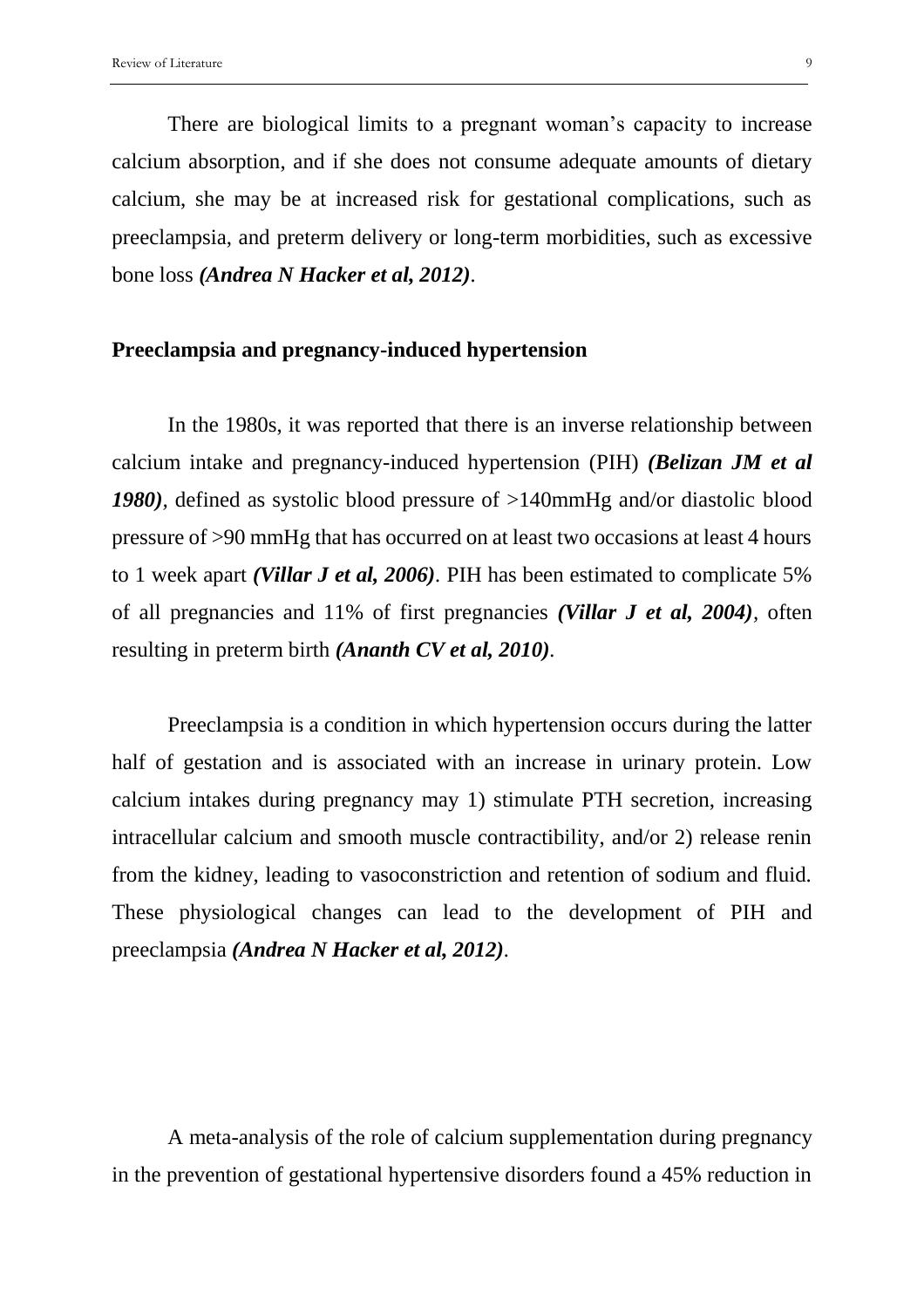the development of PIH in women receiving calcium versus placebo *(Imdad A et al., 2011).*

A Cochrane review of 13 trials involving 15,730 pregnant women reported that the average risk of preeclampsia was reduced in those receiving calcium supplements and that the effect was greatest in women with low baseline calcium intakes *(Kumar A et al, 2009).* The review concluded that pregnant women consuming low amounts of calcium could reduce their risk of preeclampsia by 31% to 65% if they consumed an additional 1,000 mg of calcium each day *(Hofmeyr GJ et al., 2006).* This review also reported that the risk of developing PIH could be reduced with calcium supplementation, especially in women with low baseline dietary calcium intakes *(Hofmeyr GJ et al, 2010)*.

# **Preterm delivery**

Calcium supplementation has shown effectiveness in reducing the risk of preterm delivery in women with low calcium intakes. Among pregnant women who regularly consumed less than 600 mg of calcium per day and were supplemented with additional calcium (1,500 mg/day), decreases in the risk of preterm delivery, in maternal morbidity, and in the neonatal mortality index were observed *(Villar J et al, 2006).*

The previously mentioned Cochrane review reported that women who were chronically low consumers of calcium but who took 1,000 mg of calcium supplement per day also reduced their risk of preterm birth by 24% *(Hofmeyr GJ et al., 2006).*

## **Short-term maternal bone changes**

Changes in maternal bone mineral content (BMC) and bone mineral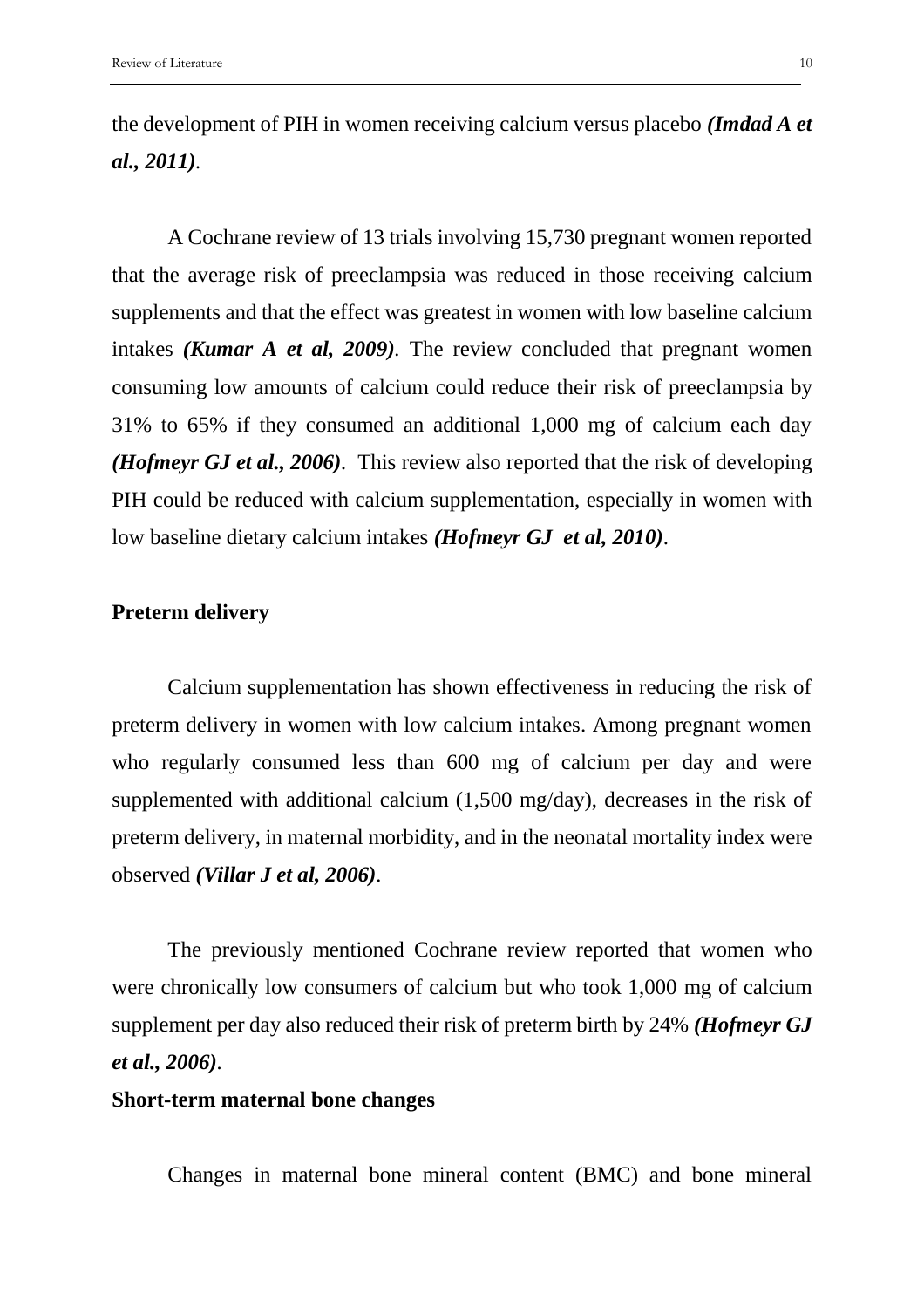density (BMD) resulting from gestation have been studied using three different imaging techniques: dual x-ray absorptiometry (DXA), quantitative ultrasound, and peripheral quantitative computed tomography (pQCT). pQCT is the only technique available for measuring changes in trabecular bone, the type of bone most likely to be mobilized in the adult skeleton during pregnancy *(Dambacher MA et al, 1998).*

The majority of studies of gestational bone changes have used DXA to assess BMD at preconception and again early in the postpartum period *(Prentice A et al., 2008).*

Postpartum bone measurements may be confounded by the bone loss that occurs in early lactation *(Jarjou LM et al, 2010).* One study found reductions in maternal bone, with the biggest changes occurring at the lumbar spine and the trochanteric region of the hip (3–4.5% loss) *(Ritchie LD et al, 1998).*

These skeletal sites are rich in trabecular bone but inaccessible during pregnancy due to the confounding effect of the developing fetal skeleton lying over the maternal spine and hip areas. Additionally, DXA scans expose the mother and fetus to radiation, which is an unnecessary risk. Quantitative ultrasound is able to measure bone without the use of ionizing radiation, allowing it to be used during pregnancy, primarily at the calcaneus and phalanges. Evidence has shown that the speed of sound, an indication of the density and structure of the trabecular bone, decreases significantly at the phalanges and the calcaneus between the first and third trimesters. *(Della Martina M et al, 2010).*

A limitation of quantitative ultrasound is its greater variability in measurement than either DXA or pQCT; since pregnancy is a time period in which changes in fluid status and body size occur, the variability in the quantitative ultrasound measurements may increase *(Andrea N Hacker et al,*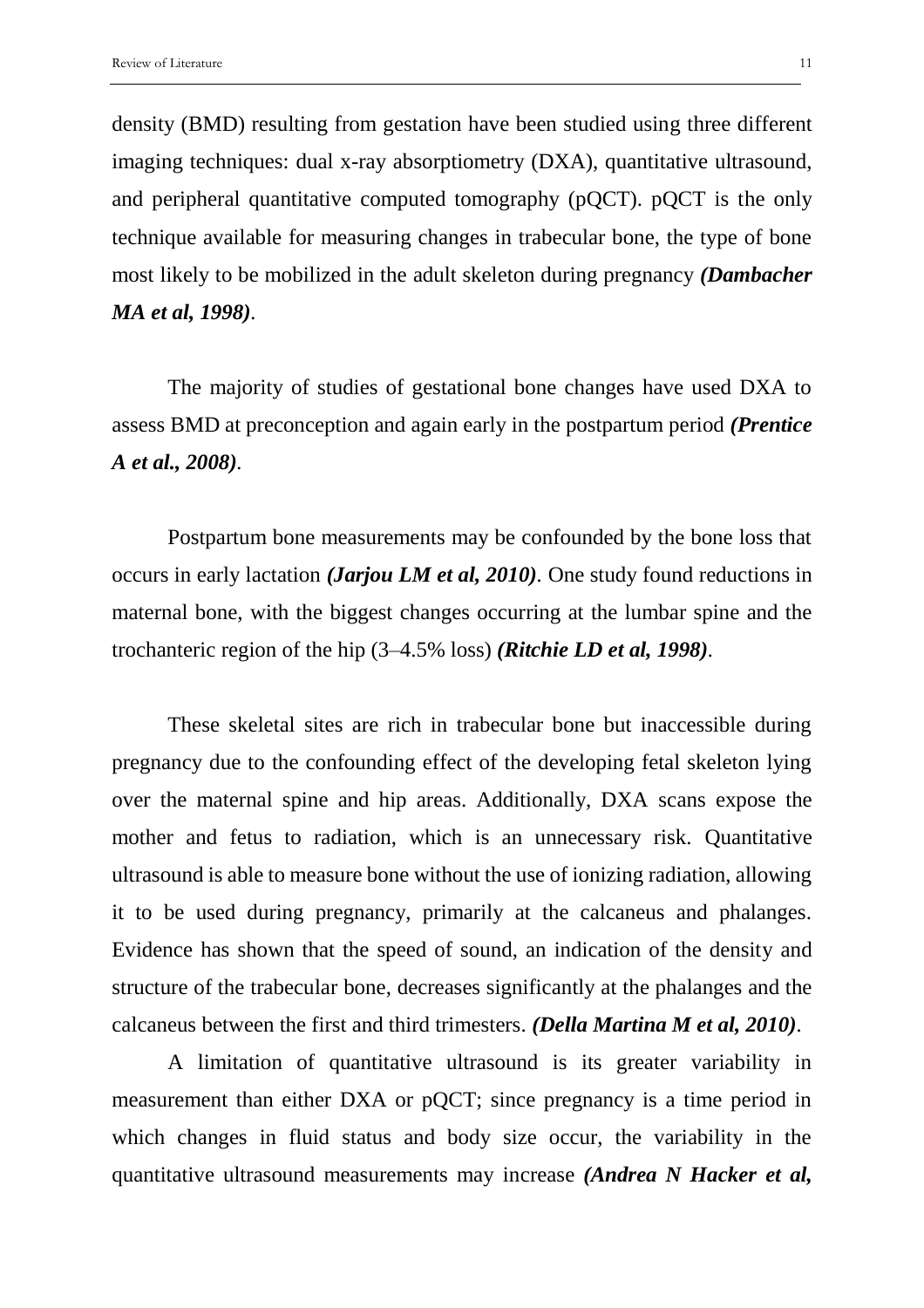*2012).*

To date, Wisser J et al, are the only investigators to use pQCT to measure gestational changes in trabecular and cortical bone. The measurement was performed at only one site, the non-dominant distal radius. Cortical bone volume and density did not change between the first and third trimesters of pregnancy, but a significant decrease was seen in trabecular bone density *(Wisser J et al, 2005).*

Trabecular bone density is more sensitive to bone turnover, particularly that resulting from hormonal changes in women, such as what occurs during gestation *(Andrea N Hacker et al, 2012).*

Calcium supplementation 1,000 mg/day during gestation has resulted in a reduction in bone turnover markers in late pregnancy, *(Janakiraman V et al. 2003),* a reduction in risk of preterm delivery, and reduced maternal morbidity and infant mortality *(Villar J et al, 2006).*

As previously mentioned, the results of maternal calcium supplementation on infant morbidity have been mixed *(Abalos E et al, 2010)*. The greatest impact of calcium supplementation is observed in women who consume <500mg calcium per day; calcium supplementation is positively associated with infant BMC and BMD *(Koo WW et al, 1999).*

## **Long-term bone changes: parity and fracture risk**

It has been reported that parity influences bone loss during gestation, with greater losses reported in primiparous women than in multiparous women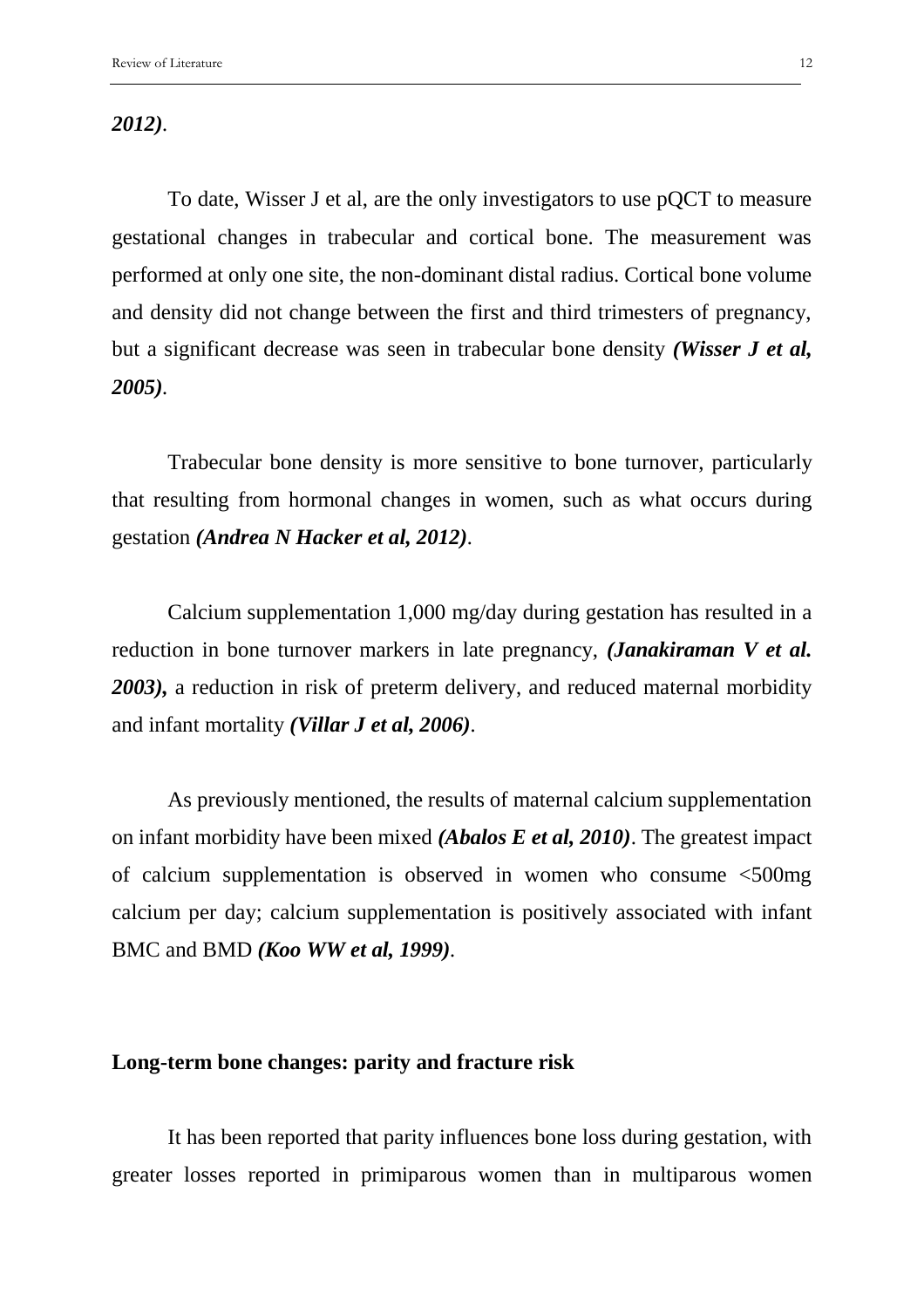#### *(Sowers MF et al, 2000).*

Hydroxyproline, a marker of bone resorption, is excreted 58% more in primiparous compared with multiparous women *(Donangelo C et al, 1996).* This could potentially be an adaptive mechanism in women with previous pregnancies, providing protection against excessive bone loss. Parity does not appear to increase later fracture risk in women, with studies showing either a negative *(Paton LM et al, 2003)* or a neutral *(Lenora J et al, 2009)* relationship between parity and risk of fracture.

The Study of Osteoporotic Fractures, a prospective cohort study in 9,704 women over the age of 65, assessed parity and incidence of fracture *(Hillier TA et al, 2003).* Nulliparous women had a 44% increase in the risk of hip fracture compared with parous women, when adjusted for BMD and body mass index. When stratifying the women into five groups by parity, the probability of hip fracture decreased as parity increased. Among parous women, the risk of hip fracture decreased by 9% with each additional birth. Women with children may be more physically active, leading to increased weight bearing and potentially higher BMD, although the Study of Osteoporotic Fractures adjusted for BMD and still reported a negative relationship between parity and fracture risk *(Hillier TA et al, 2003).*

Research has shown that physical activity does reduce the risk of future fracture *(Englund U et al, 2011),* but it is not known if the relationship between physical activity and fracture risk is also associated with parity. It has been hypothesized that the weight gain associated with pregnancy may place an increased load on the maternal hip (femoral neck), increasing bone strength and bone area and decreasing future fracture risk *(Olausson H et al, 2008).*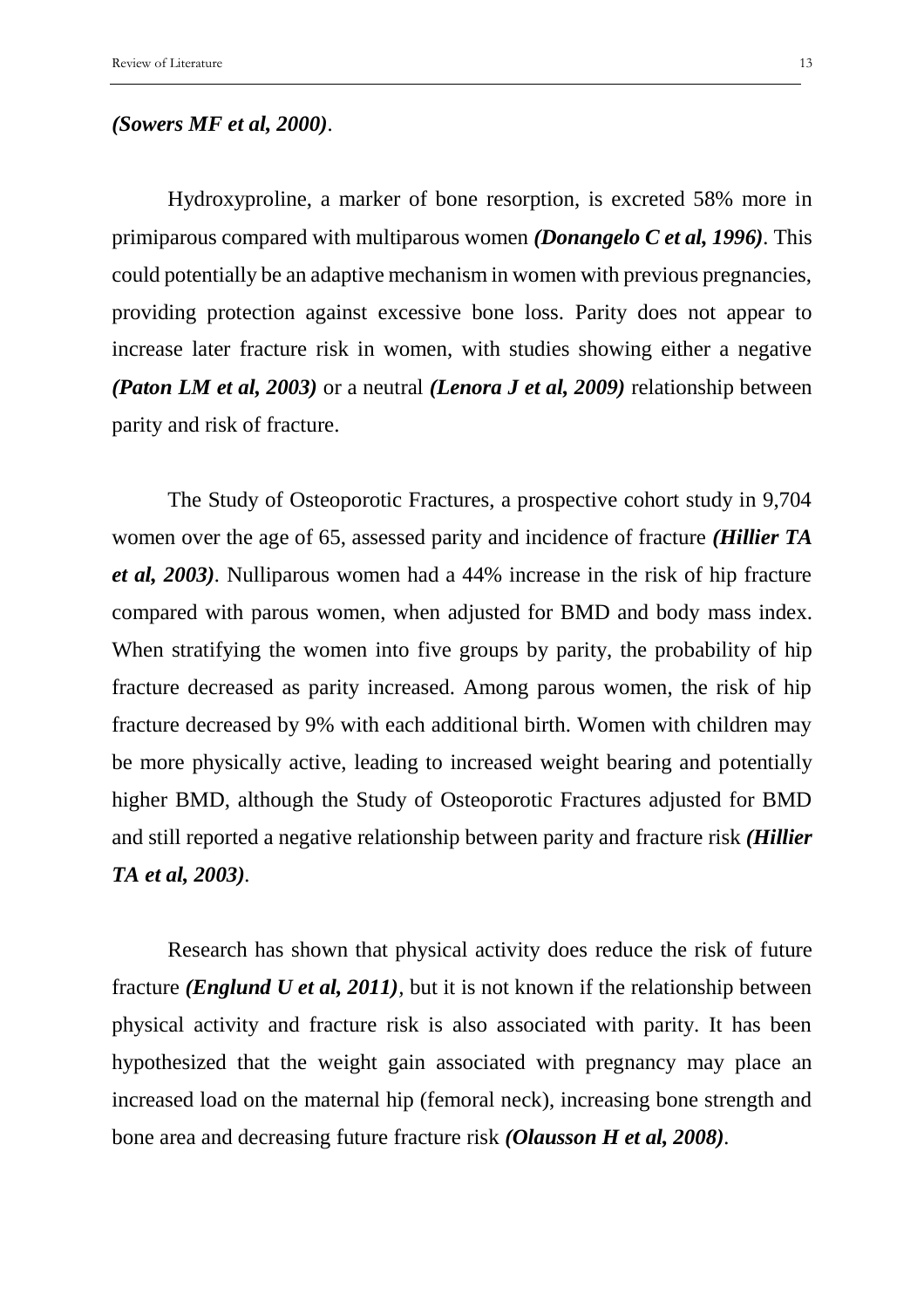# **RELATIONSHIP BETWEEN CALCIUM INTAKE DURING PREGNANCY AND INFANT HEALTH**

To date, it is unclear what effect maternal calcium intake has on the bone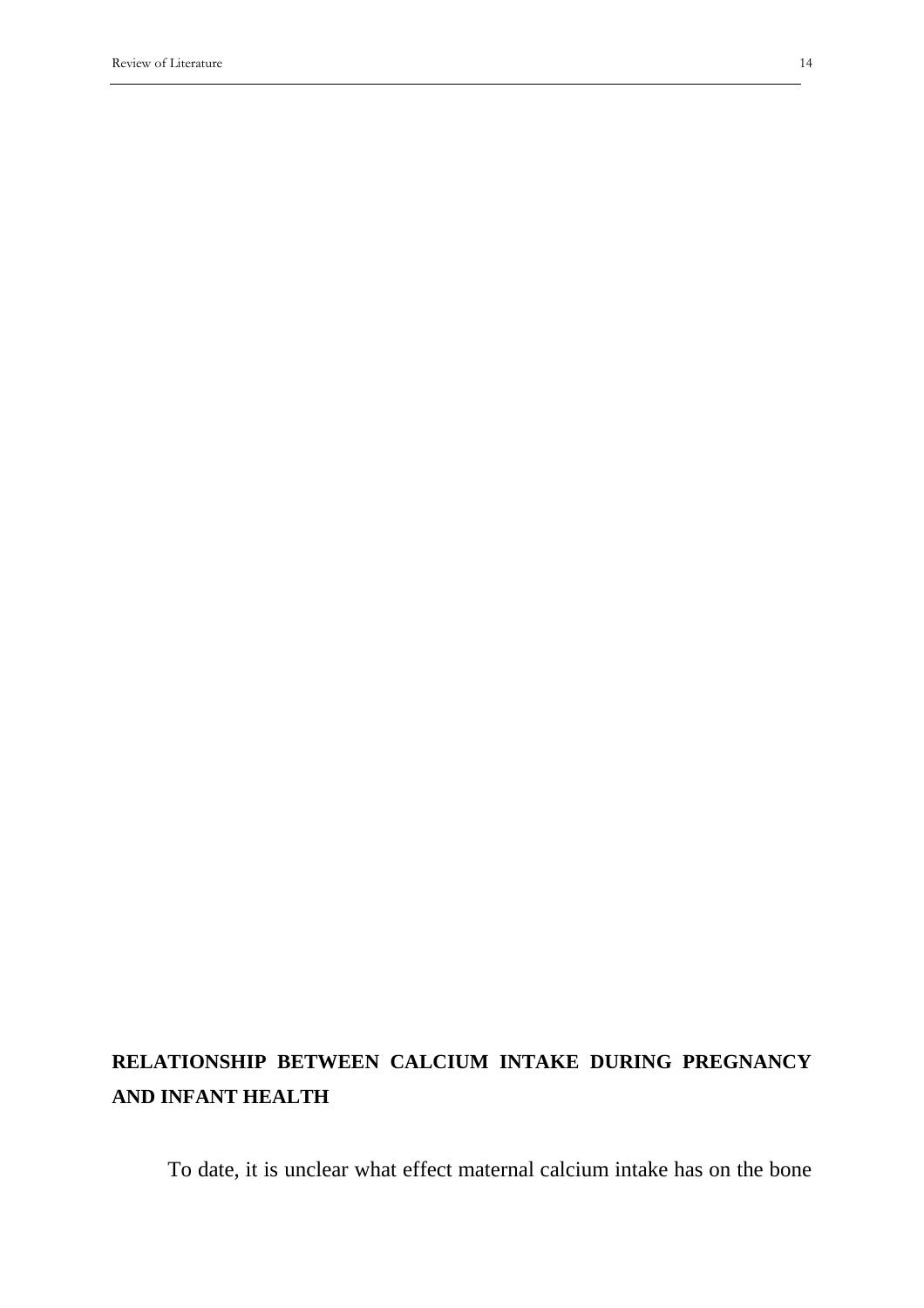mineralization of the developing fetus. Observational studies have found a positive relationship between maternal dietary calcium intake and fetal or child bone outcomes *(Ganpule A et al, 2006)*. Yet, results from calcium supplementation trials during pregnancy have reported inconsistent results *(Jarjou LM et al, 2010).*

# **Calcium transfer from mother to fetus**

By the time of parturition, a fetus has formed 98% of its skeleton, accumulating approximately 30 g of calcium. Calcium is actively transported across the placenta, with the transfer from mother to fetus beginning by week 12 of gestation and peaking at week 36 *(Forbes GB. 1976).*

Placental calcium transport is dependent upon transport proteins located in the syncytiotrophoblast, which forms a barrier between the mother and fetus *(Martin R et al, 2007)*. Ninety-nine percent of the flow of calcium is maternalto-fetal, and this active, one-way process is under way by the third trimester, when the majority of calcium is transferred, with the fetus accumulating 250–350 mg/day *(Prentice A., 2003).* 

#### **Infant growth**

The effect of maternal calcium intake on infant growth remains unclear. Calcium intake during pregnancy may have a positive effect, but the research has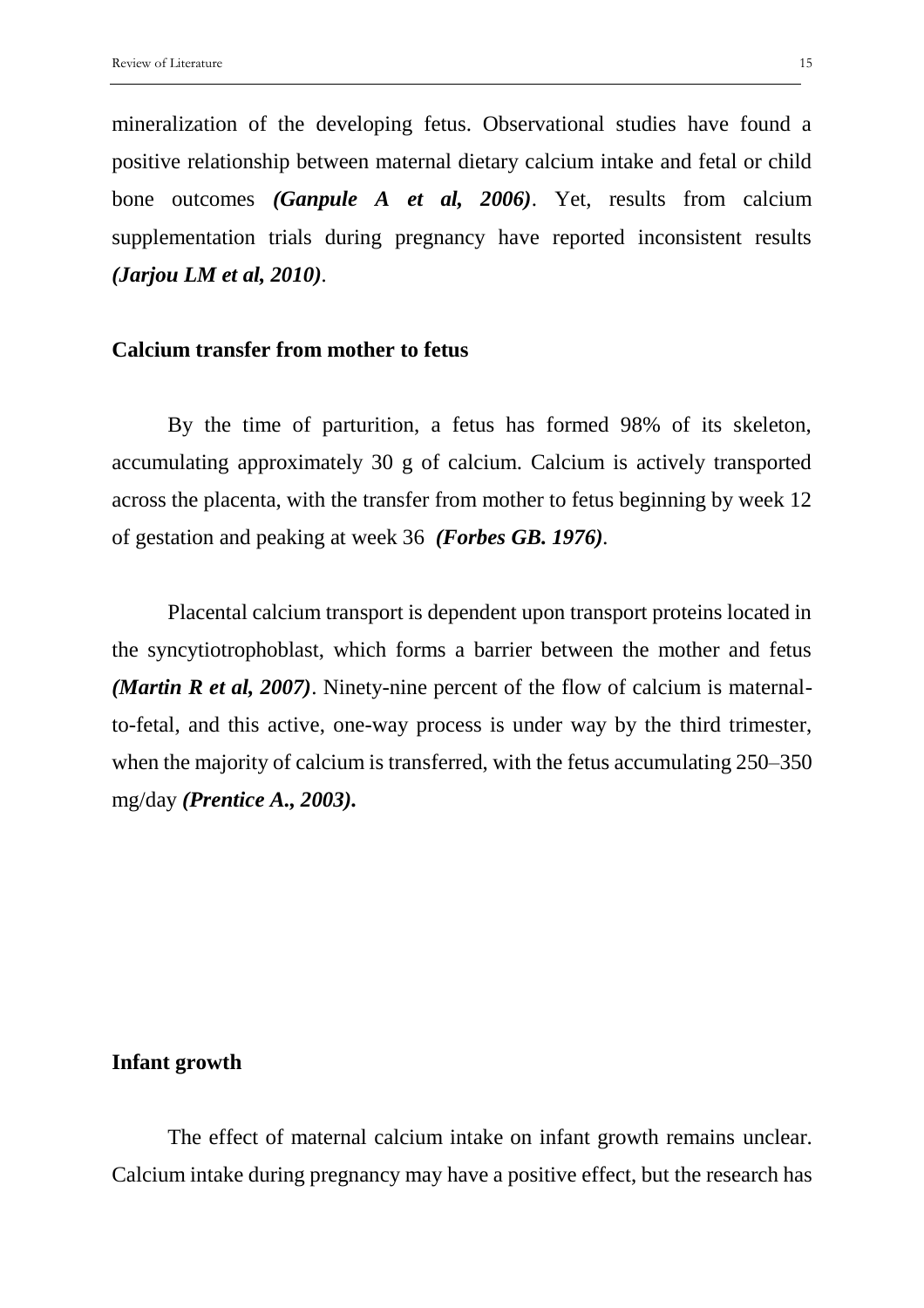# provided conflicting results *(Abalos E et al, 2010).*

A positive relationship between maternal calcium intake and infant length or mid-upper arm circumference has been shown, but the results have not been reproduced in other studies *(Abdel-Aleem H et al, 2009)*. The literature also reports inconsistent findings of positive relationships between maternal calcium intake and newborn weight and infant total body calcium *(Chan GM et al, 2006).*

#### **Bone outcomes in offspring**

Observational studies that have assessed maternal diet have found a positive relationship between maternal dietary calcium intake and bone outcomes of off- spring *(Ganpule A et al, 2006)*.

Measurement of fetal femur length by ultrasound has been used as a method to assess fetal bone development. In 2003, Chang et al. assessed dairy intake in 350 pregnant African-American adolescents and measured fetal femur length at 20 and 34 weeks of gestation. Servings of dairy, but not calcium intake, were assessed in the women. Dairy intake had a significant positive effect on fetal femur growth, and fetal femur length was significantly lower in the lowest dairy intake group ( $\leq$ 2 servings/day) compared with the highest dairy intake group ( $>$ 3 servings/day) *(Chang SC et al., 2003)*.

Two studies report that low-calcium-consuming (approx. 500 mg/day) women assigned to calcium supplements (300, 600, or 2,000 mg/day) during pregnancy had infants with higher bone density; the greatest benefit was seen in women consuming the lowest amount of calcium at baseline *(Koo WW et al, 1999).*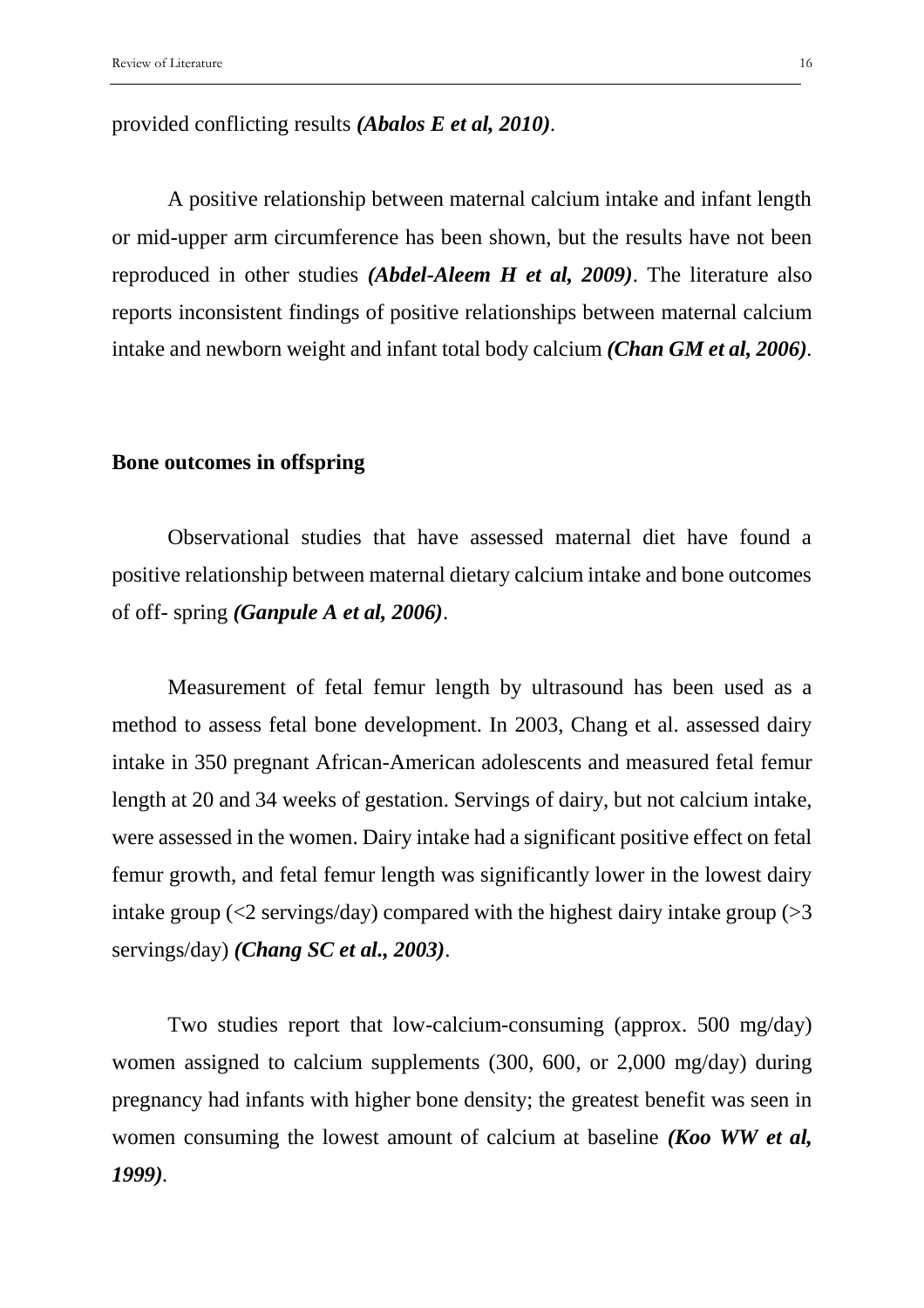However, calcium supplementation (1,500 mg/day) in pregnant Gambian women (week 20 of gestation to delivery) who chronically consumed approx. 350 mg of calcium per day had no effect on infant bone density measured using single photon absorptiometry (2, 13, and 52 weeks post delivery).79 In the later part of the study, DXA showed a trend of slightly lower BMC in infants born to the calcium-supplemented mothers (total calcium intake approx. 1,850 mg/day) *(Jarjou LM et al, 2006)*.

Interpreting the effect of maternal calcium intake during pregnancy on infant bone density measured during the postpartum period is challenging. Infant bone density measured soon after birth (2 weeks postpartum) may be reflective of the fetal environment, while measurements made in later infancy (13 weeks postpartum) may be reflective of infant nutritional intake. However, the current calcium dietary reference intake (DRI) (1,000 mg/day) has not been tested during pregnancy to see how it may affect infant BMC and BMD as measured by both DXA and pQCT. Additionally, the fetus may respond differently to calcium-rich foods versus calcium supplement pills *(Andrea N Hacker et al, 2012).*

Fetal bone metabolism appears to be influenced by maternal metabolism; however, there may also be independent regulation by the fetus. Serum maternal and cord blood markers of bone turnover are highly correlated and the amounts of osteocalcin, bone-specific alkaline phosphatase, and CTX found in cord blood are higher than what is found in maternal serum *(Yamaga A et al, 1999).*

Leptin and IGF-1 may also impact fetal growth and bone mass, with fetal cord blood levels having a positive relationship with infant bone mass *(Javaid MK et al, 2005)*. Both leptin and IGF-1 are produced by the fetus and influence fetal osteoblast differentiation, but it is not known to what extent maternal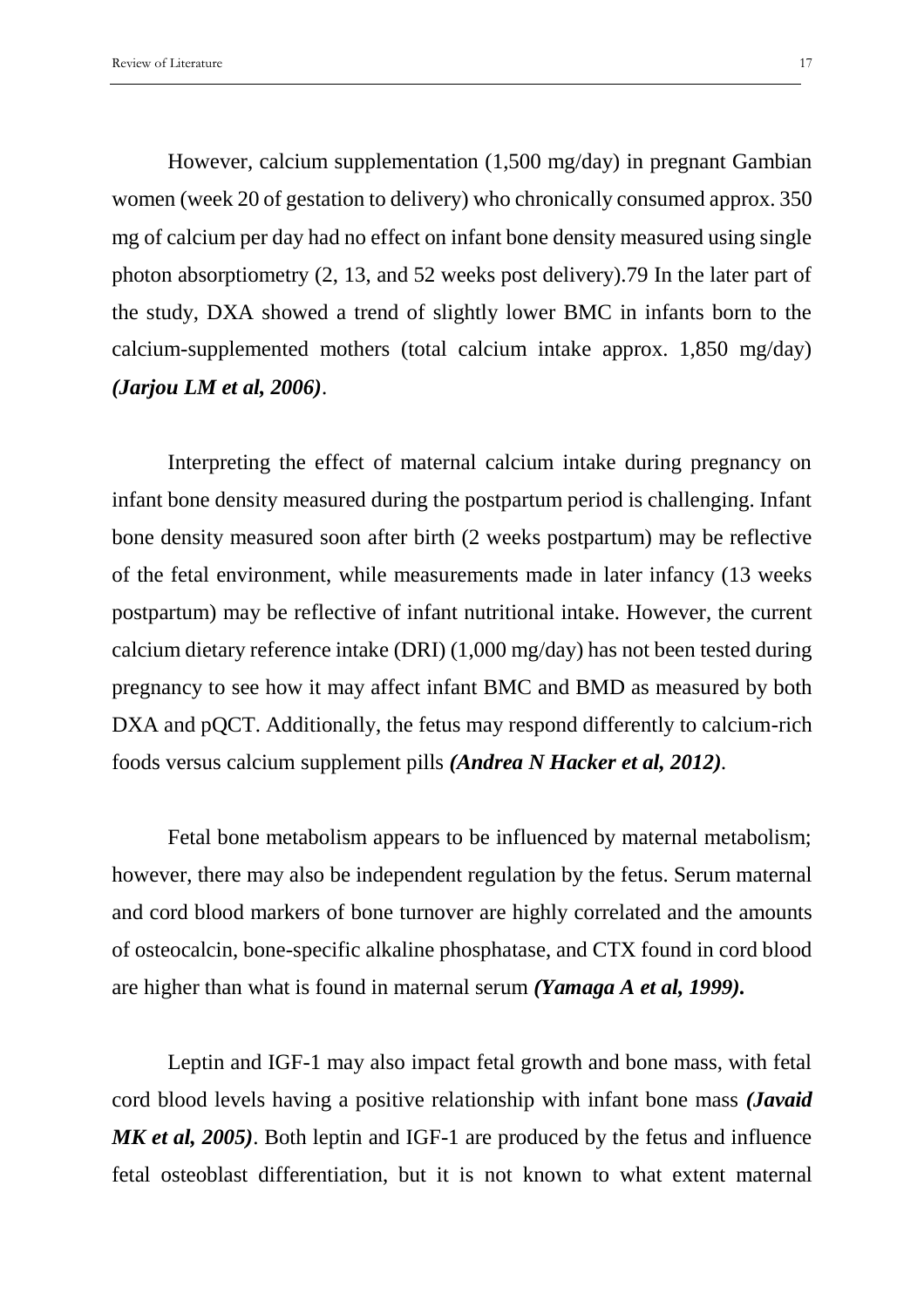lifestyle influences these factors *(Andrea N Hacker et al, 2012).*

## **Developmental origins of osteoporosis**

The environment of the fetus during development may play an important role in the risk of future growth delay and health impairment *(Cooper C et al, 2009)*. Maternal dietary intake, especially calcium and vitamin D status, may influence future bone development *(Javaid MK et al, 2006)*.

The literature reports a positive correlation between women consuming higher intakes of calcium (median daily calcium intake of 1,287 mg) during pregnancy and a child's whole body bone area, BMC, and areal bone at 9 years of age, demonstrating the potential effect of maternal nutrition on bone development later in life *(Cole ZA et al, 2009)*.

Although a link between maternal calcium intake and vitamin D status and offspring bone mass at 9 years of age has been reported, it is also important to consider the influence that the child's lifestyle85–87 plays in bone development *(Specker B et al, 2003).*

Studies measuring BMD in female monozygotic and dizygotic twins have reported that genetic factors determine between 77% and 80% of the variance *(Hunter DJ et al, 2001)*. Current genetic markers are able to explain only a small proportion of the variation in individual bone mass or fracture risk *Ralston SH. (1998)*. Several genes may affect bone density, but each only contributes a modest effect *(Albagha OM et al, 2001)*.

Fetal programming refers to a critical period during gestation when a system is plastic and sensitive to the environment. Environmental stressors during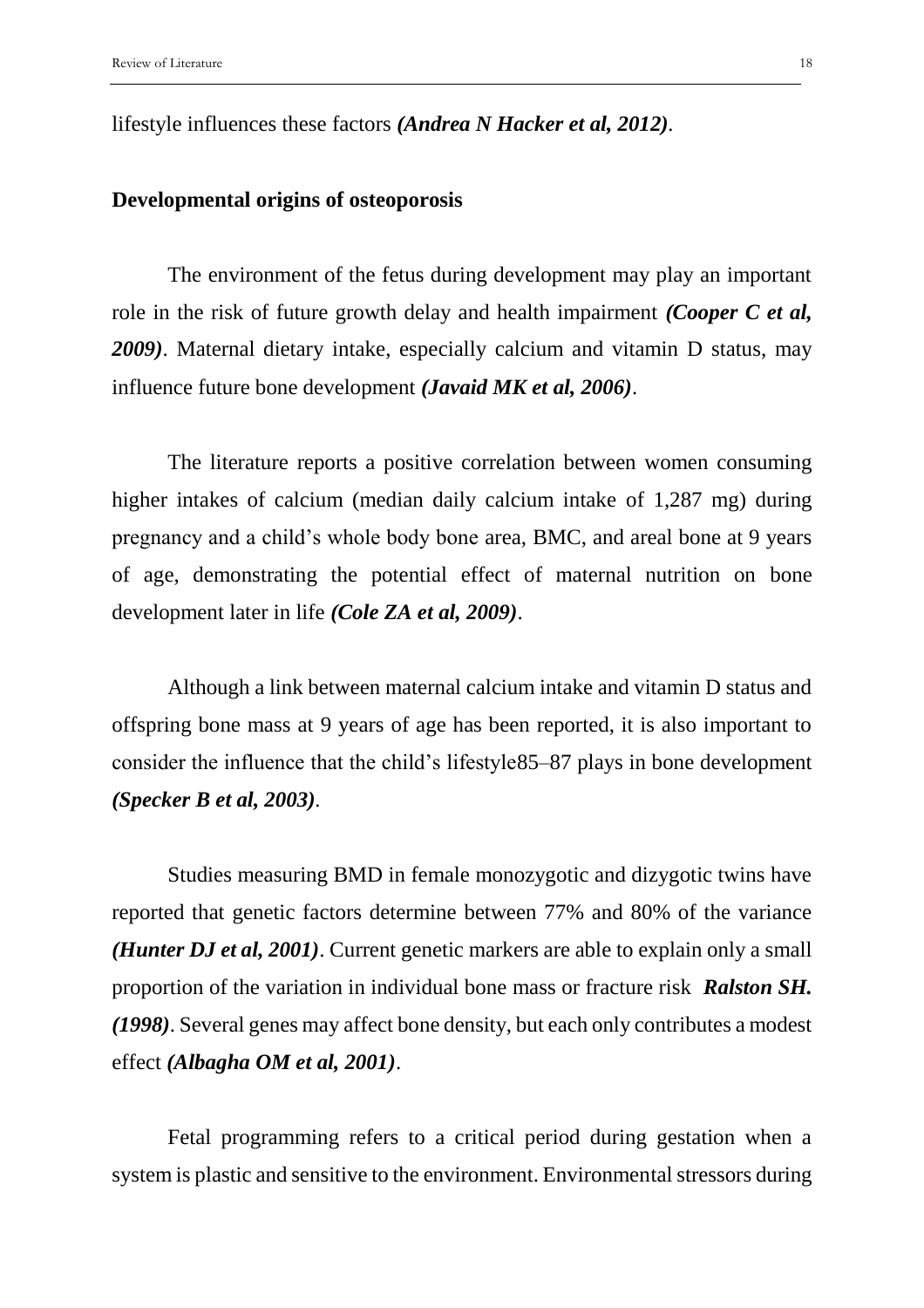intrauterine growth may increase the sensitivity of the growth plate to growth hormone (GH), resulting in reduced peak skeletal size *(Cooper C et al, 2009)*.

GH stimulates chondrocytes in the growth plate to secrete IGF-1, leading to bone growth. A single-nucleotide polymorphism has been found on the GH gene, GH1-A5157G, and is associated with lower basal GH levels *(Dennison EM et al, 2004),* which are negatively associated with BMD *(Fall C et al, 1998).*

The GH/IGF-1 axis may also be involved in the relationship between weight at 1 year of age and adult bone area at the spine and hip *(Lips MA et al, 2007)*. An association has also been observed between reduced maternal height, weight, smoking status during pregnancy, and reduced whole body BMC of children at 9 years of age *(Javaid MK et al, 2006)*.

# **DIETARY REFERENCE INTAKES FOR CALCIUM INTAKE DURING PREGNANCY**

Amid controversy, the updated DRIs for calcium (1,000 mg/day) and vitamin D (600 IU/day) were released in November 2010. Calcium recommendations were changed from Adequate Intakes (AIs) to Recommended Dietary Allowances (RDAs), reflecting the additional research that has been conducted since the previous report in 1997. However, neither the amount of the RDA nor the Tolerable Upper Level (UL) of calcium changed for pregnant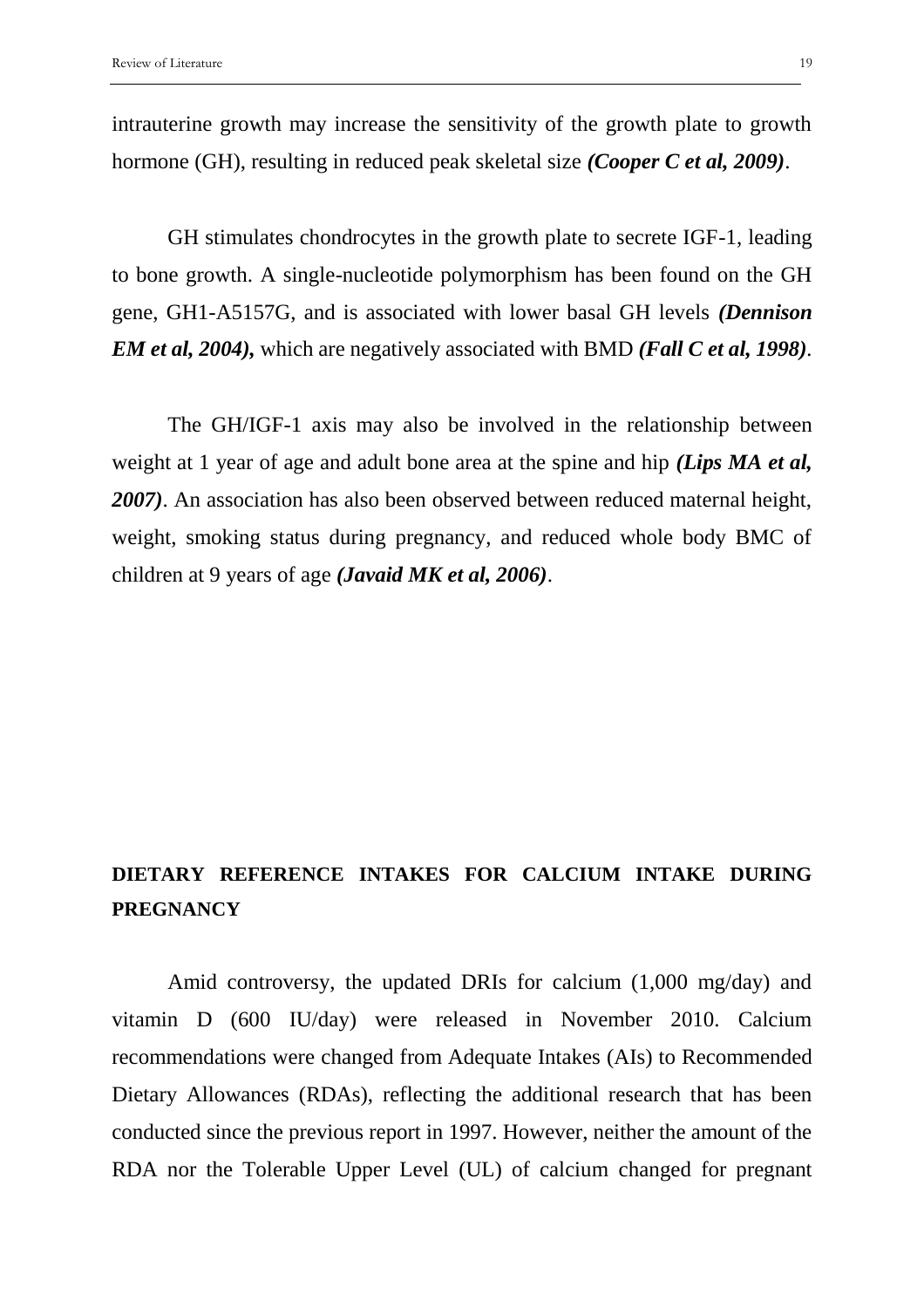women. The IOM reported that the evidence supported a role for calcium and vitamin D in bone health but not in other health conditions (*Institute of Medicine, 2011).*

#### **Average calcium intake**

It has been frequently reported that women of childbearing age do not consume the RDA of calcium (1,000 mg/ day) *(Jarjou LM et al, 2010)* and that calcium intake in the United States varies between ethnic groups. USA dietary surveys have reported that the median calcium intake of women of reproductive age is 467 mg/day for African-American women and 642 mg/day for Caucasian women **(***Thomas M et al, 2006)*.

Others report that multiethnic women aged 19–50 years consume only 50– 70% of the RDA of calcium *(Forshee RA et al, 2006)*. It is estimated that up to 75% of African-Americans are lactose intolerant, which may explain the low dairy and dietary calcium intake *(Jackson KA et al, 2001).* Dairy foods provide over 75% of the calcium consumed in the American diet, yet among African-Americans, this proportion is only 25% *(Fulgoni V III et al, 2007)*.

Some studies have suggested that calcium intake increases during pregnancy, with many reporting intakes of 1,154–1,671 mg/ day *(Cole ZA et al, 2009)*. Ritchie et al. reported prepregnancy calcium intakes of 1,054 +/- 262 mg/day, which increased significantly to  $1,350 +/- 319$  mg/day during the third trimester *(Ritchie LD et al, 1998).*

Women who chronically consume low amounts of calcium  $\langle$  <500 mg/day) may be at risk for increased bone turnover during pregnancy. Dietary calcium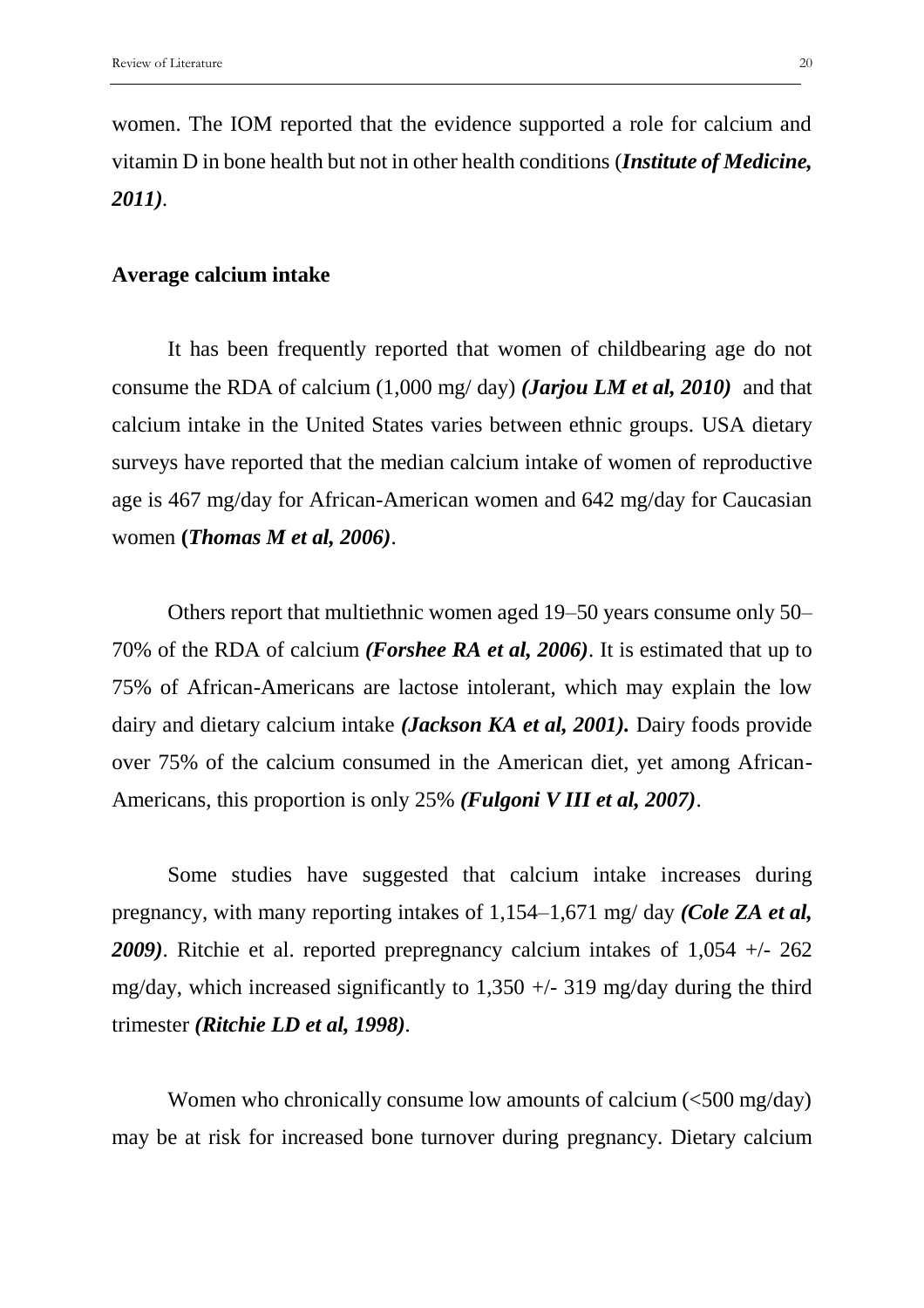intake has a negative correlation with bone resorption markers *(Zeni SN et al, 2003).*

High calcium intake is associated with improved calcium balance, perhaps providing a protective effect against bone loss during pregnancy *(O'Brien KO et al, 2003).* It has been reported that, as dietary calcium intake increased in women with previously low intakes, production of 1-a-hydroxlyase was upregulated to increase activation of 1,25(OH)2D, resulting in increased calcium absorption *(Zeni SN et al, 2003).*

This increase in calcium absorption decreased markers of bone resorption. Women with higher dietary calcium intake (mean 1,015 mg/day) had lower NTX levels, suggesting that bone resorption during late pregnancy can be attenuated by increased calcium intake *(Avendano-Badillo D et al, 2009).*

## **Increase demands during gestation**

Adolescence is a critical period for peak bone mass development; therefore, it has been thought that pregnancy during adolescence will place an adverse burden on the developing maternal and fetal skeletons *(Andrea N Hacker et al, 2012).*

Bezerra et al. found that adolescents have elevated bone resorption during pregnancy, but less than what is typically observed in adult pregnant women. Additionally, the rate of bone formation does not increase in pregnant adolescents as it does in pregnant adults. These differences in rates of bone resorption and formation, as measured by bone markers, indicate that bone turnover and calcium metabolism is different in pregnant females who have a developing skeleton *(Bezerra FF et al, 2004).*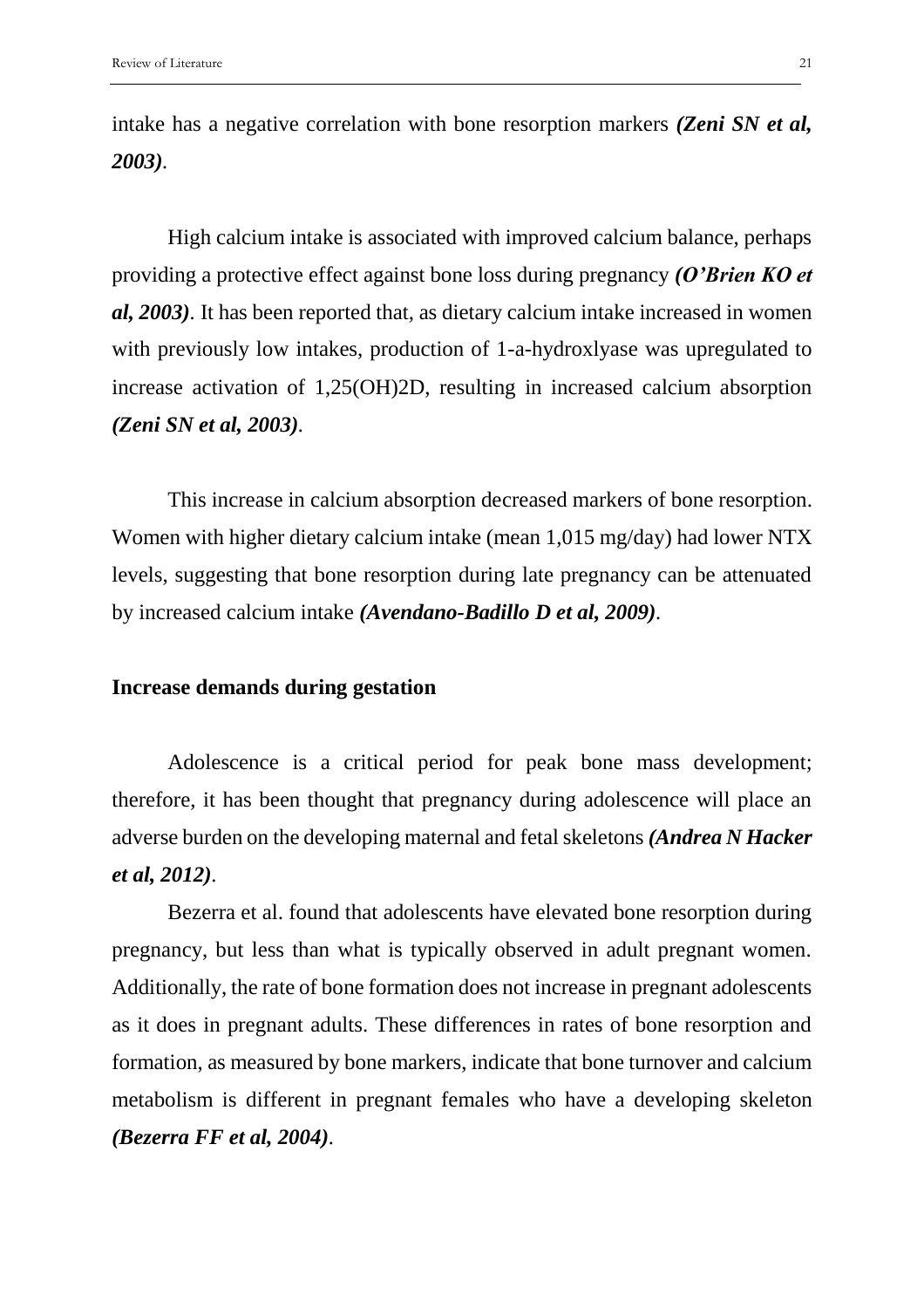Additionally, calcium absorption, measured during the third trimester in pregnant adolescents, averaged 53%, *(O'Brien KO et al, 2003)* not notably different than absorption rates in pregnant adults *(Ritchie LD et al, 1998).* However, most adolescent females have not reached peak bone mass and are therefore at risk of not meeting their peak rate of bone accretion *(O'Brien KO et al, 2003).*

Sowers et al. measured bone mass at the os calcis in both adolescents and adults who were pregnant. Ultrasound measurements were made at 16 weeks of gestation and at 6 weeks postpartum. Bone mass was lost in all women, but adolescents had a significantly greater loss than the adult pregnant women. Since it was not reported if the women were nursing or formula feeding, the effect of lactation on bone loss was not considered *(Sowers MF et al, 2000).*

Short time intervals between pregnancies may constitute another increased demand on the maternal skeleton. Thus far, no significant effect of birth interval or length of lactation on risk of fracture has been observed, nor has an increased risk of fracture been reported in women who became pregnant while lactating *(Matsushita H et al, 2002).* 

It is not known how a pregnancy with multiple fetuses affects maternal bone health. Multiple births are occurring more frequently as fertility treatments become more common *(Boivin J et al, 2007)*. However, there is a paucity of research focused on how this additional stress affects maternal calcium metabolism and/or bone turnover *(Andrea N Hacker et al, 2012).*

Women are also having children later in life. The birth rate for women in their forties has more than doubled since 1981 and has increased more than 70%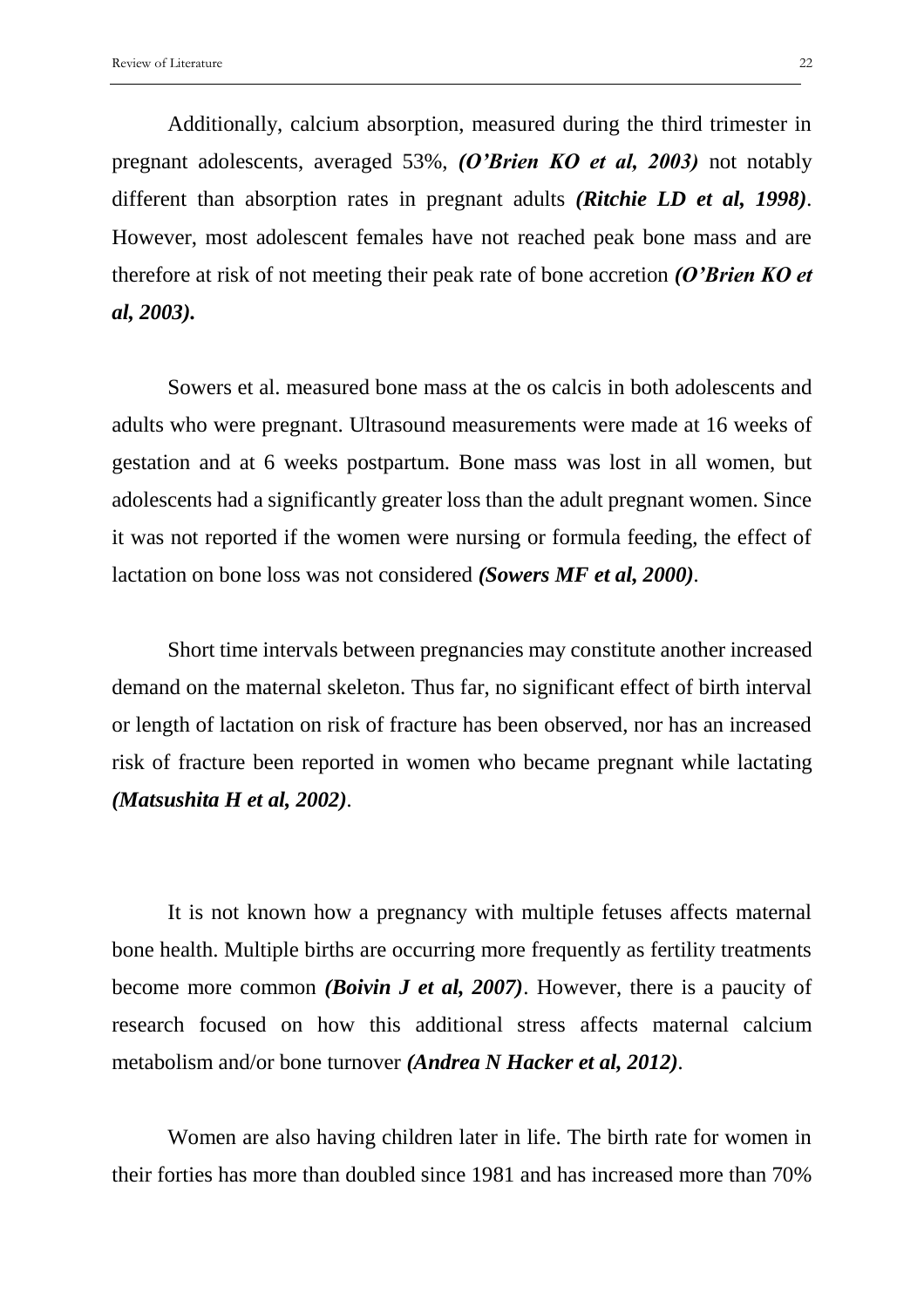since 1990. The number of births to women aged 50–54 years increased 18% in 2006 *(Martin JA et al, 2009).*

Women with their last birth in the age interval 30–33 years have the smallest risk of hip fracture, and women with their last birth at 38 years of age have an increased risk of hip fracture *(Petersen HC et al, 2002).* This increased risk of hip fracture in women whose last birth is at an older age (38 years) may be attributable to decreased estrogen levels in women near the end of their reproductive life stage. Low estrogen levels increase RANKL (receptor activator of nuclear kappa B ligand), which stimulates osteoclast recruitment and activation, resulting in greater bone resorption than formation *(Lacey DL et al, 1998).*

Decreased bone formation due to decreased estrogen levels and increased demand for fetal needs may be why women who give birth after age 38 are at an increased risk for hip fracture *(Andrea N Hacker et al, 2012).*

### **Calcium toxicity**

The UL for any essential nutrient represents the safe upper boundary that individuals may consume on a regular basis without significant comorbidity; however, it should not be an amount that people strive to consume. Excess calcium from dietary intake alone is difficult to achieve. Typically, overconsumption of calcium is linked to an excess intake of dietary supplements. The IOM report states that "the potential indicators for the adverse outcomes of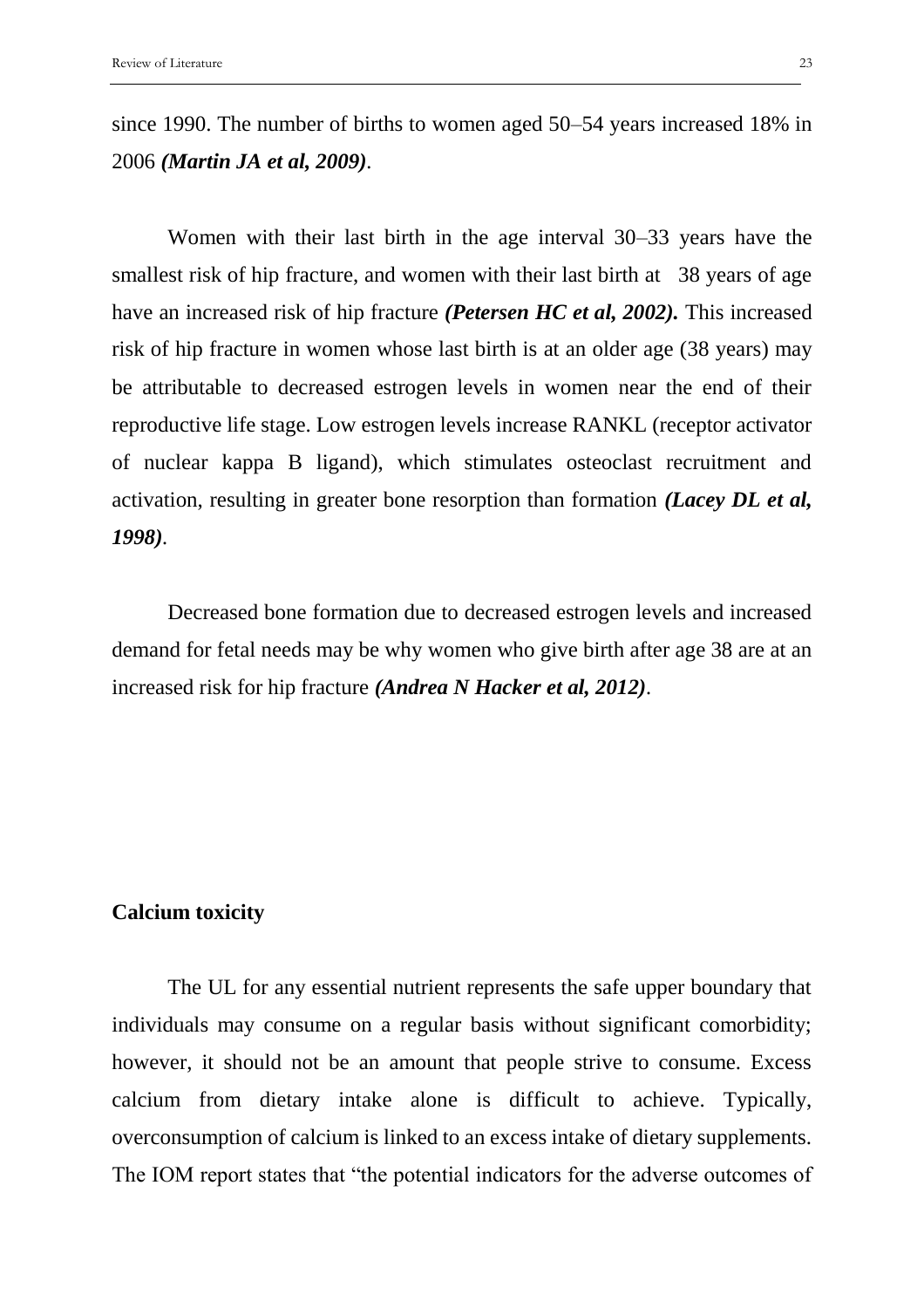excessive calcium intake are not characterized by a robust data set that clearly provides a basis for a dose-response relationship. The measures available are confounded by a range of variables including other dietary factors and preexisting disease conditions," illustrating the difficulty in setting a UL. Excess calcium intake may cause hypercalcemia and/or hypercalciuria. Hypercalcemia occurs when serum calcium levels are 10.5 mg/dL or greater. It can be caused by excessive intakes of calcium or vitamin D but more commonly is caused by primary hyperparathyroid- ism or a malignancy. Hypercalciuria is present when urinary excretion of calcium exceeds 250mg/day in women, which frequently occurs during pregnancy as a consequence of increased intestinal absorption and increased GFR (*Institute of Medicine, 2011).*

Hypercalcemia and hypercalciuria can cause renal insufficiency (GFR < 60 mL/min114), vascular and soft tissue calcification, and nephrolithiasis. As a result of the hypercalciuria that occurs naturally during pregnancy, pregnant women are at an increased risk for developing kidney stones. *(Smith CL et al, 2001).* Yet, because there is minimal data showing an increased risk of nephrolithiasis during pregnancy, the UL for pregnant women aged 19–50 years is 2,500 mg/day, similar to that for non-pregnant, non-lactating women *(Andrea N Hacker et al, 2012).*

#### **PUBLIC HEALTH IMPLICATIONS**

It is firmly established that calcium plays an essential role in both the development and maintenance of bone health. Given that osteoporosis is actually a condition of childhood that presents in older age, the importance of calcium intake throughout the lifespan cannot be overlooked. With evidence suggesting that maternal calcium intake can affect the bone development of the fetus and potentially program future skeletal growth, it is essential that women of child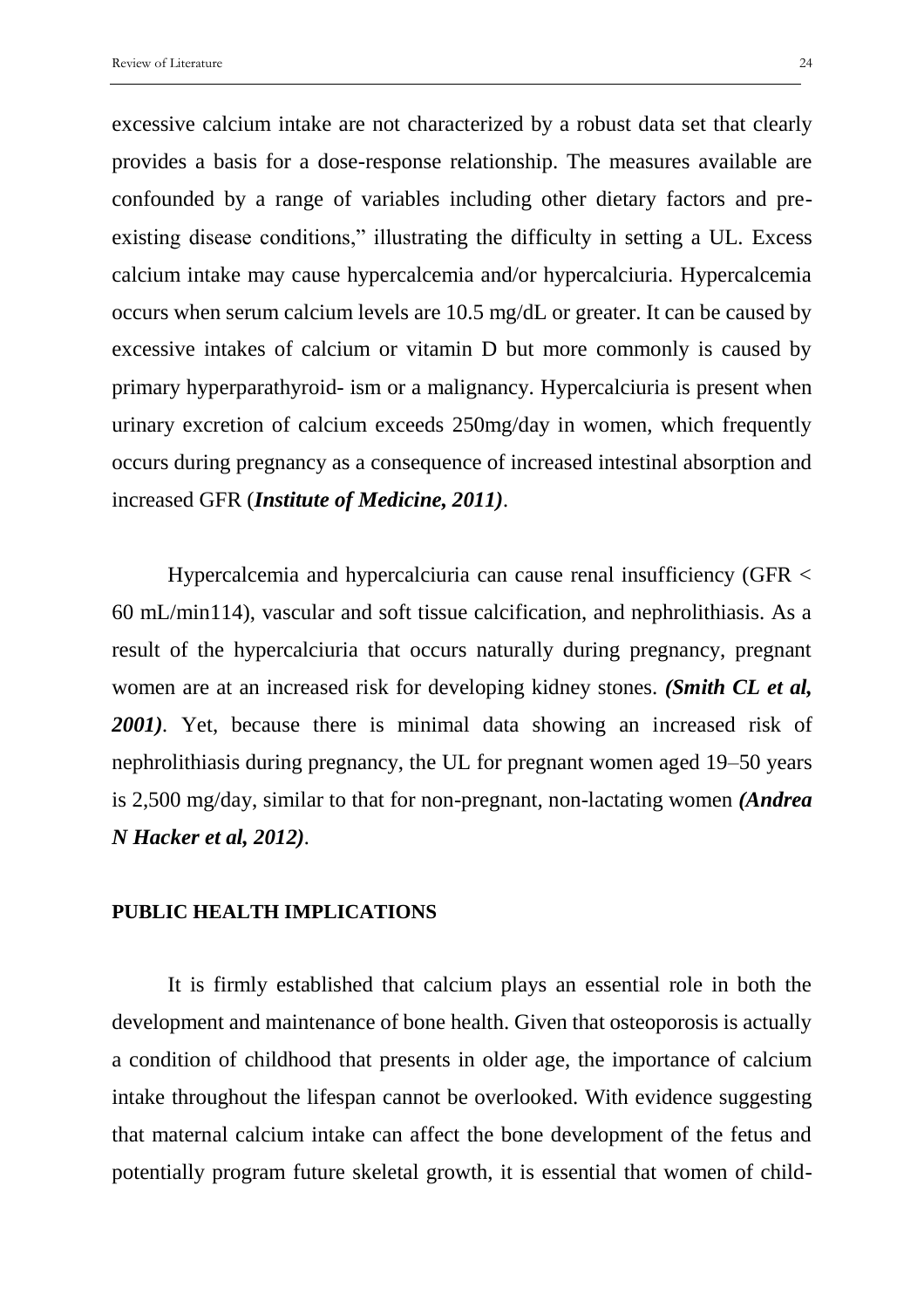bearing age are educated on the importance of meeting their calcium requirements. Women of child-bearing age will meet their own needs and those of their infants if they regularly consume adequate amounts of calcium (1,000 mg/day). Additional calcium supplementation during pregnancy appears to have the greatest impact in women who chronically consume <500 mg calcium/day, demonstrating the importance of adequate calcium intake before pregnancy begins. In conclusion women who begin pregnancy with adequate intakes of at least 1,000mg calcium/day may not need additional calcium, but women with suboptimal intakes (<500 mg) may need additional amounts to meet both maternal and fetal bone requirements. The relationship between infant BMD, BMC, IGF-1 levels, and cord blood leptin levels suggests that fetal metabolism influences fetal bone development *(Andrea N Hacker et al, 2012).*

#### **REFERENCES**

#### *Andrea N Hacker, Ellen B Fung, and Janet C King, (2012)*

Role of calcium during pregnancy: maternal and fetal needs. Nutr Rev. 2012 Jul; 70(7): 397–409.

*Institute of Medicine. Dietary Reference Intakes for Calcium, Phosphorus, Magnesium, Vitamin D, and Fluoride, (1997)*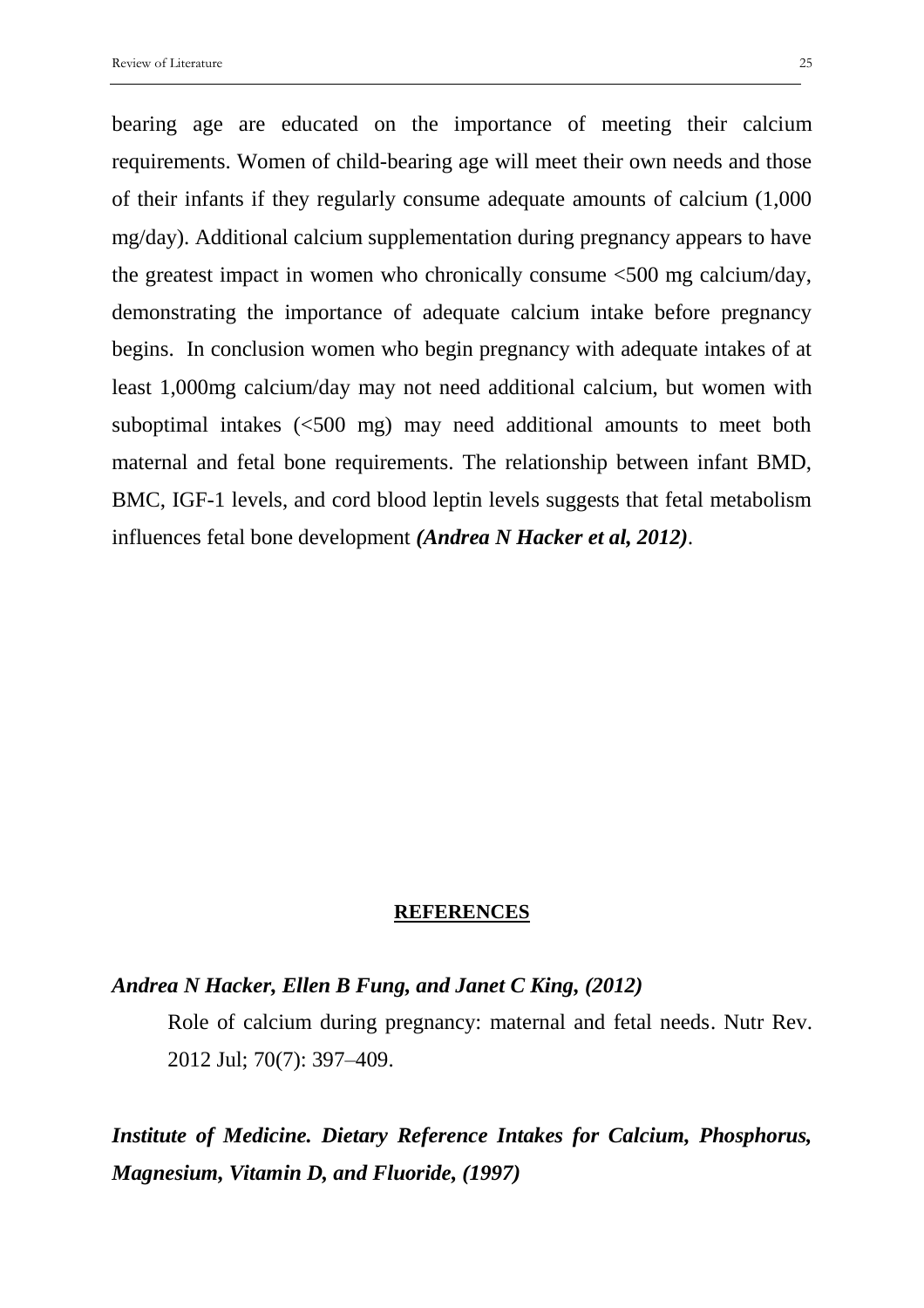Washington, DC: National Academies Press; 1997.

# *Kalkwarf HJ, Specker BL, Heubi JE, et al, (1996)*

Intestinal calcium absorption of women during lactation and after weaning. Am J Clin Nutr. 1996;63:526–531.

# *Institute of Medicine, Committee to Review Dietary Reference Intakes for Vitamin D and Calcium. Dietary Reference Intakes for Calcium and Vitamin D, (2011)*

Washington, DC: National Academies Press; 2011.

# *Sparks JW, (1984)*

Human intrauterine growth and nutrient accretion. Semin Perinatol. 1984;8:74–93.

# *Vargas Zapata CL, Donangelo CM, Woodhouse LR, et al., (2004)*

Calcium homeostasis during pregnancy and lactation in Brazilian women with low calcium intakes: a longitudinal study. Am J Clin Nutr. 2004;80:417–422.

### *Ritchie LD, Fung EB, Halloran BP, et al., (1998)*

A longitudinal study of calcium homeo- stasis during human pregnancy and lactation and after resumption of menses. Am J Clin Nutr. 1998;67:693–701.

## *Hellmeyer L, Ziller V, Anderer G, et al., (2006)*

Biochemical markers of bone turnover during pregnancy: a longitudinal study. Exp Clin Endocrinol Diabetes. 2006; 114:506–510.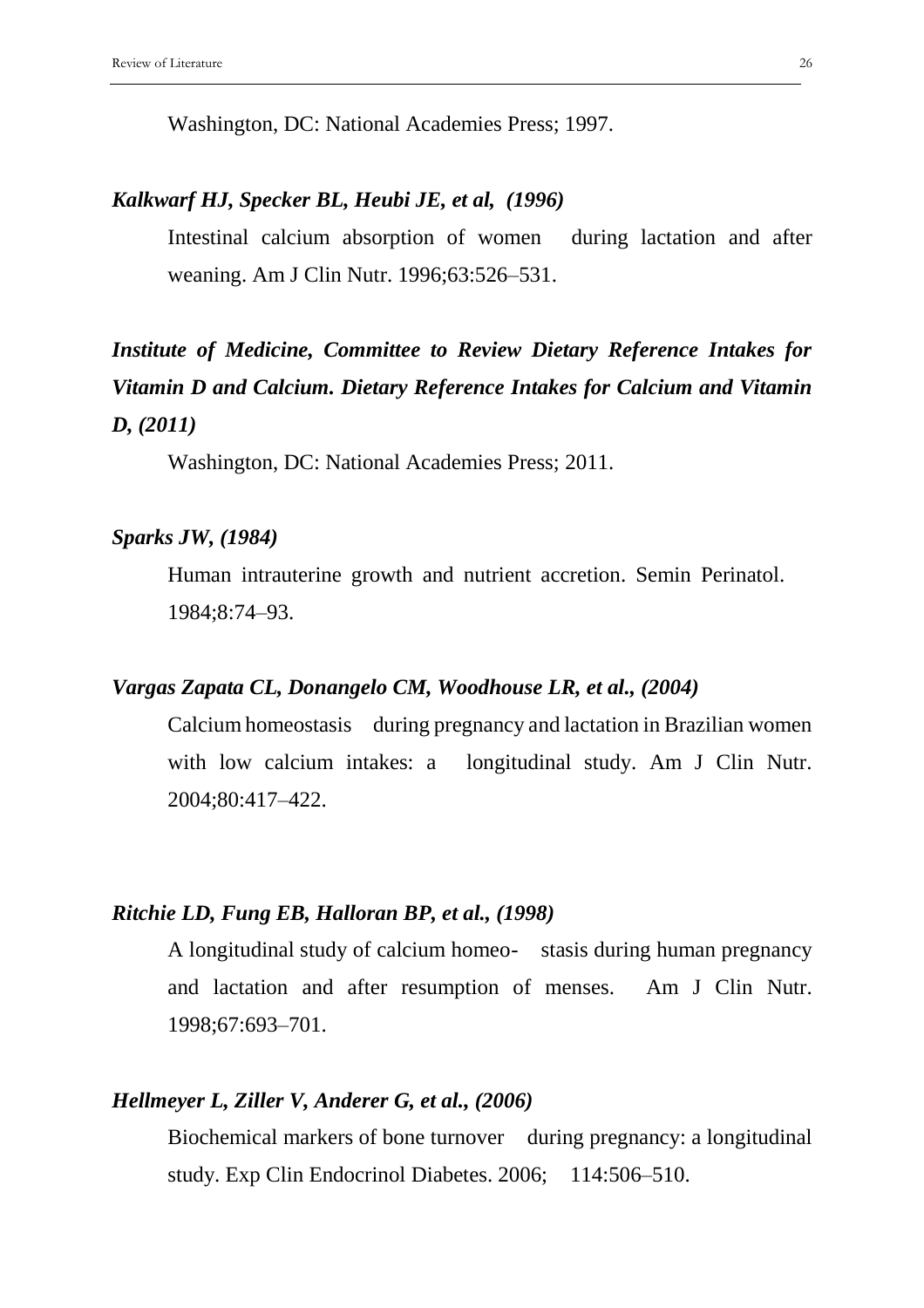# *Cross NA, Hillman LS, Allen SH, et al., (1995)*

Calcium homeostasis and bone metabolism during pregnancy, lactation, and postweaning: a longitudinal study. Am J Clin Nutr. 1995;61:514– 523.

# *Cooper C, Westlake S, Harvey N, et al., (2006)*

Review: developmental origins of osteoporotic fracture. Osteoporos Int. 2006;17:337–347.

## *Kovacs CS, (2005).*

Calcium and bone metabolism during pregnancy and lactation. J Mammary Gland Biol Neoplasia. 2005;10:105–118.

# *Kovacs CS, Kronenberg HM, (1997)*

Maternal-fetal calcium and bone metabolism during pregnancy, puerperium, and lactation. Endocr Rev. 1997;18:832–872.

# *Zeni SN, Ortela Soler CR, Lazzari A, et al., (2003)*

Interrelationship between bone turn- over markers and dietary calcium intake in pregnant women: a longitudinal study. Bone. 2003;33:606–613.

# *Kent GN, Price RI, Gutteridge DH, et al., (1993)*

Effect of pregnancy and lactation on maternal bone mass and calcium metabolism. Osteoporos Int. 1993;3(Suppl 1):44–47.

# *Wilson SG, Retallack RW, Kent JC, et al., (1990)*

Serum free 1,25-dihydroxyvitamin D and the free 1,25 dihydroxyvitamin D index during a longitudinal study of human pregnancy and lactation. Clin Endocrinol (Oxf). 1990;32:613–622.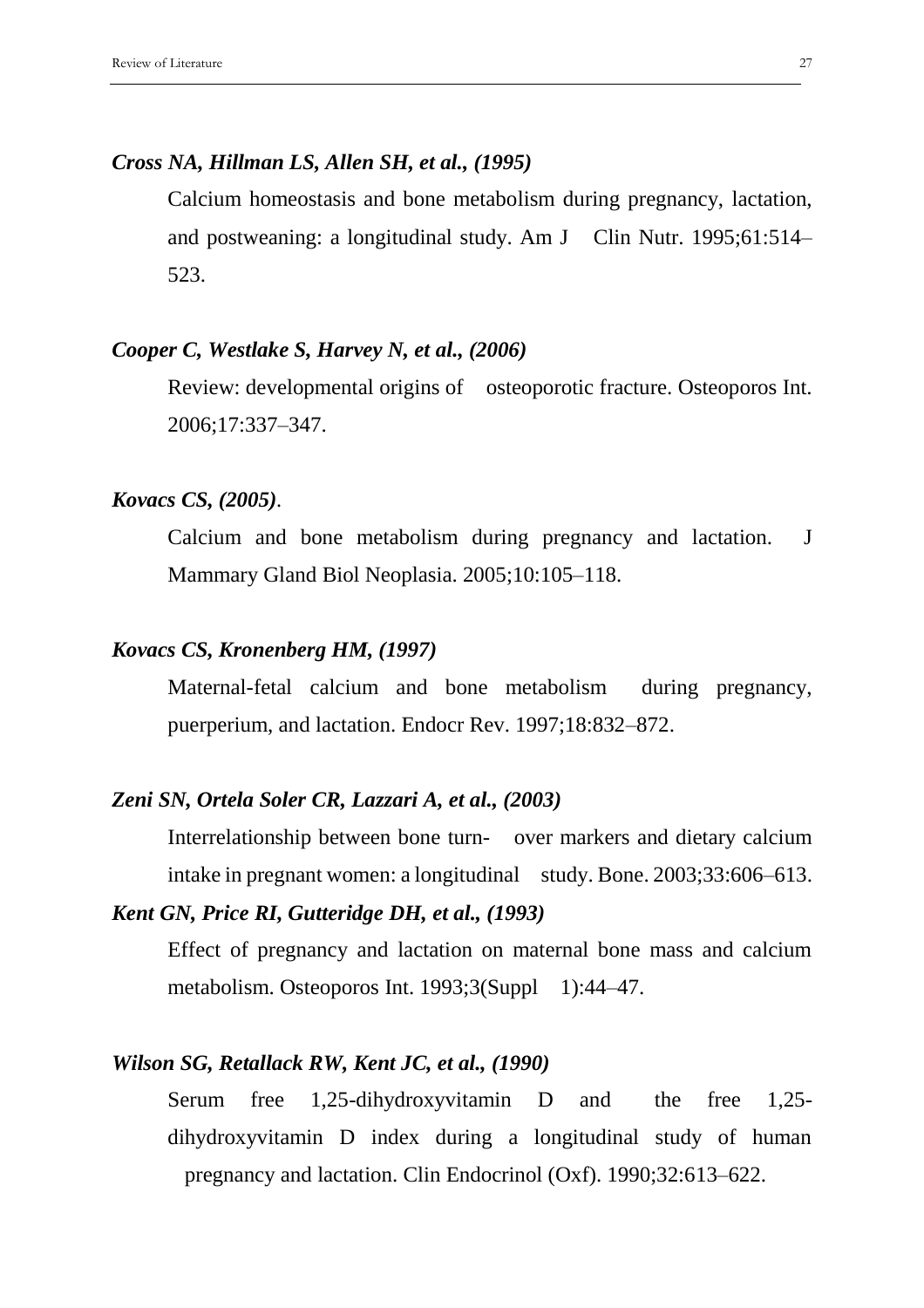# *Bouillon R, Van Assche FA, Van Baelen H, et al., (1981)*

Influence of the vitamin D-binding protein on the serum concentration of 1,25-dihydroxyvitamin D3. Significance of the free 1,25 dihydroxyvitamin D3 concentration. J Clin Invest. 1981;67:589–596.

# *Bezerra FF, Mendonca LM, Lobato EC, et al. (2004).*

Bone mass is recovered from lacta- tion to postweaning in adolescent mothers with low calcium intakes. Am J Clin Nutr. 2004;80:1322–1326.

# *O'Brien KO, Donangelo CM, Zapata CL, et al., (2006)*

Bone calcium turnover during pregnancy and lactation in women with low calcium diets is associated with calcium intake and circulating insulin-like growth factor 1 concentrations. Am J Clin Nutr. 2006;83:317–323.

# *Naylor KE, Rogers A, Fraser RB, et al. (2003)*

Serum osteoprotegerin as a determinant of bone metabolism in a longitudinal study of human pregnancy and lactation. J Clin Endocrinol Metab. 2003;88:5361–5365.

# *Davison JM, Lindheimer MD, (1989)*

Volume homeostasis and osmoregulation in human pregnancy. Baillieres Clin Endocrinol Metab. 1989;3:451–472.

## *Darwish AM, Mohamad SN, Gamal Al-Din HR, et al., (2009).*

Prevalence and predictors of deficient dietary calcium intake during the third trimester of pregnancy: the experience of a developing country. J Obstet Gynaecol Res. 2009;35:106–112.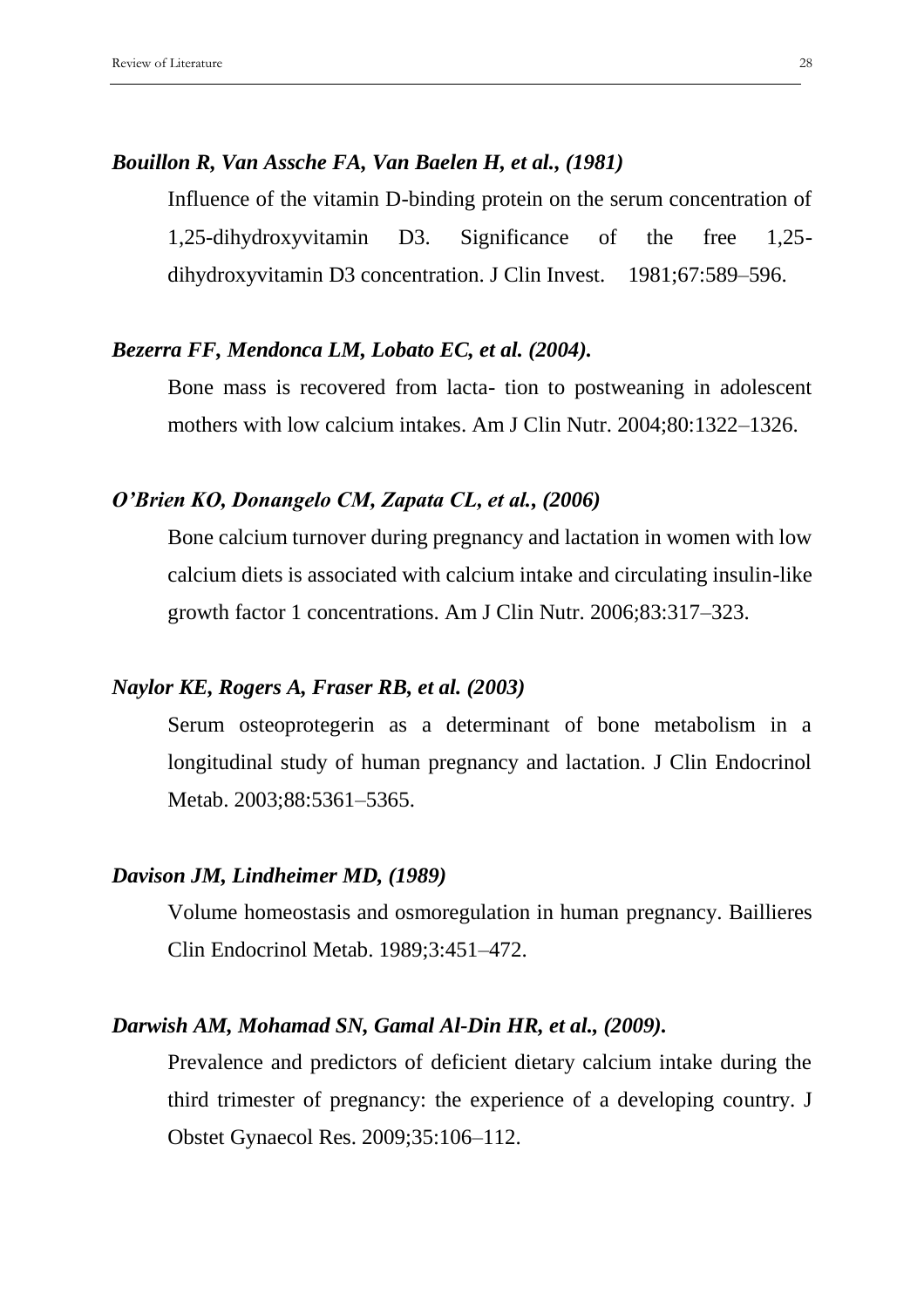#### *Weaver CM, Heaney RP, eds. (2005)*

Calcium in Human Health. Totowa, NJ: Human Press Inc.; 2005.

## *Belizan JM, Villar J., (1980)*

The relationship between calcium intake and edema-, proteinuria-, and hypertension-getosis: an hypothesis. Am J Clin Nutr. 1980; 33:2202–2210.

## *Villar J, Abdel-Aleem H, Merialdi M, et al., (2006)*

World Health Organization random- ized trial of calcium supplementation among low calcium intake pregnant women. Am J Obstet Gynecol. 2006;194:639–649.

# *Villar J, Say L, Shennan A, et al., (2004)*

Methodological and technical issues related to the diagnosis, screening, prevention, and treatment of pre-eclampsia and eclampsia. Int J Gynaecol Obstet. 2004;85(Suppl 1):S28–S41.

# *Ananth CV, Basso O., (2010)*

Impact of pregnancy-induced hypertension on stillbirth and neonatal mortality. Epidemiology. 2010;21:118–123.

## *Imdad A, Jabeen A, Bhutta ZA., (2011)*

Role of calcium supplementation during preg- nancy in reducing risk of developing gestational hypertensive disorders: a meta-analysis of studies from developing countries. BMC Public Health. 2011; 11(Suppl 3):S18.

## *Kumar A, Devi SG, Batra S, et al., (2009)*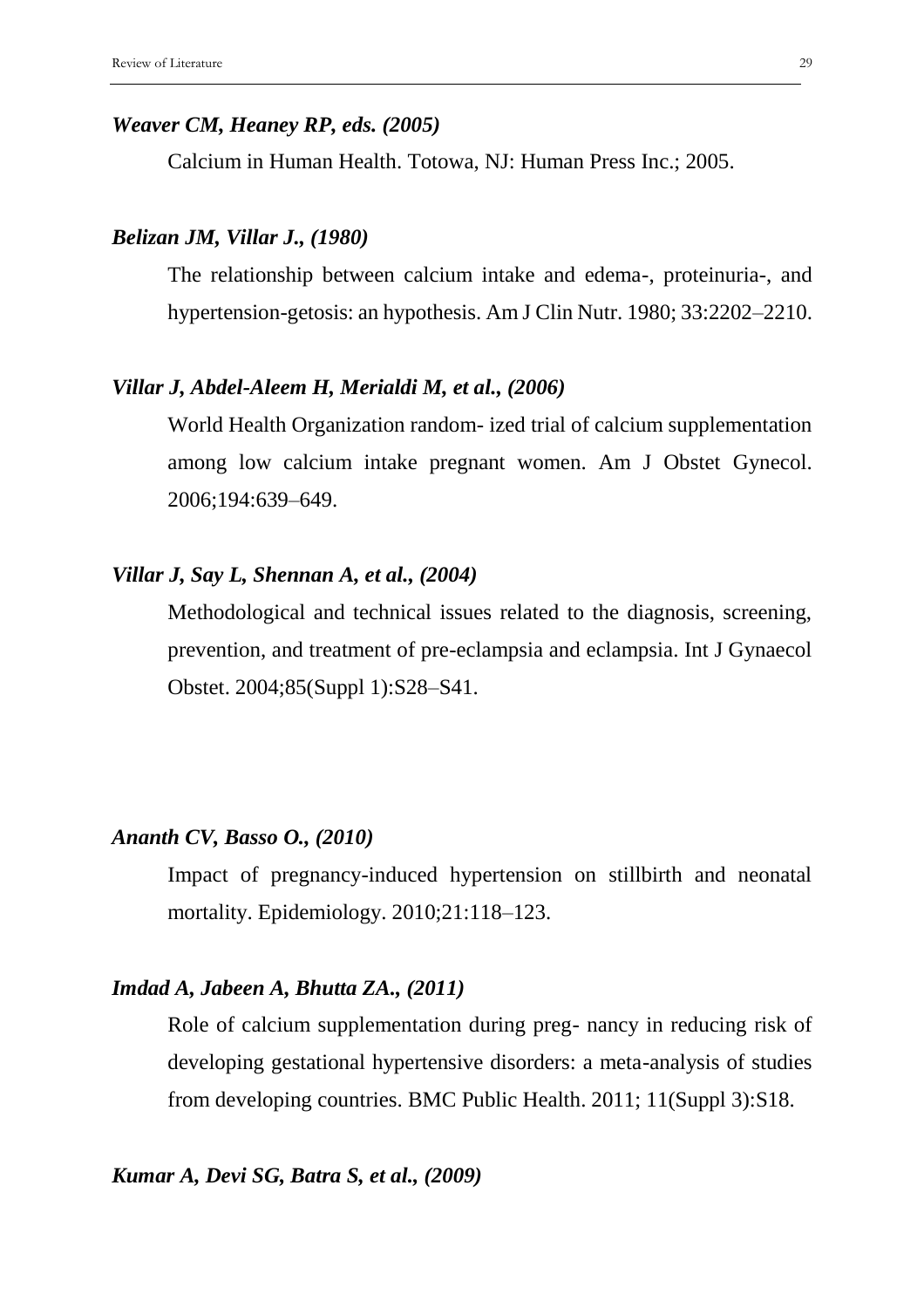Calcium supplementation for the prevention of pre-eclampsia. Int J Gynaecol Obstet. 2009;104:32–36.

# *Hofmeyr GJ, Atallah AN, Duley L. (2006)*

Calcium supplementation during pregnancy for preventing hypertensive disorders and related problems. Cochrane Data-base Syst Rev. 2006;(3):CD001059.

## *Hofmeyr GJ, Lawrie TA, Atallah AN, et al., (2010)*

Calcium supplementation during preg- nancy for preventing hypertensive disorders and related problems. Cochrane Database Syst Rev. 2010;(8):CD001059.

## *Dambacher MA, Neff M, Kissling R, et al., (1998)*

Highly precise peripheral quantitative computed tomography for the evaluation of bone density, loss of bone density and structures. Consequences for prophylaxis and treatment. Drugs Aging. 1998;12(Suppl 1):15–24.

# *Prentice A, Goldberg GR, Schoenmakers I., (2008)*

Vitamin D across the lifecycle: physi- ology and biomarkers. Am J Clin Nutr. 2008;88(Suppl):S500–S506.

## *Jarjou LM, Laskey MA, Sawo Y, et al., (2010)*

Effect of calcium supplementation in preg- nancy on maternal bone outcomes in women with a low calcium intake. Am J Clin Nutr. 2010;92:450–457.

#### *Della Martina M, Biasioli A, Vascotto L, et al. (2010)*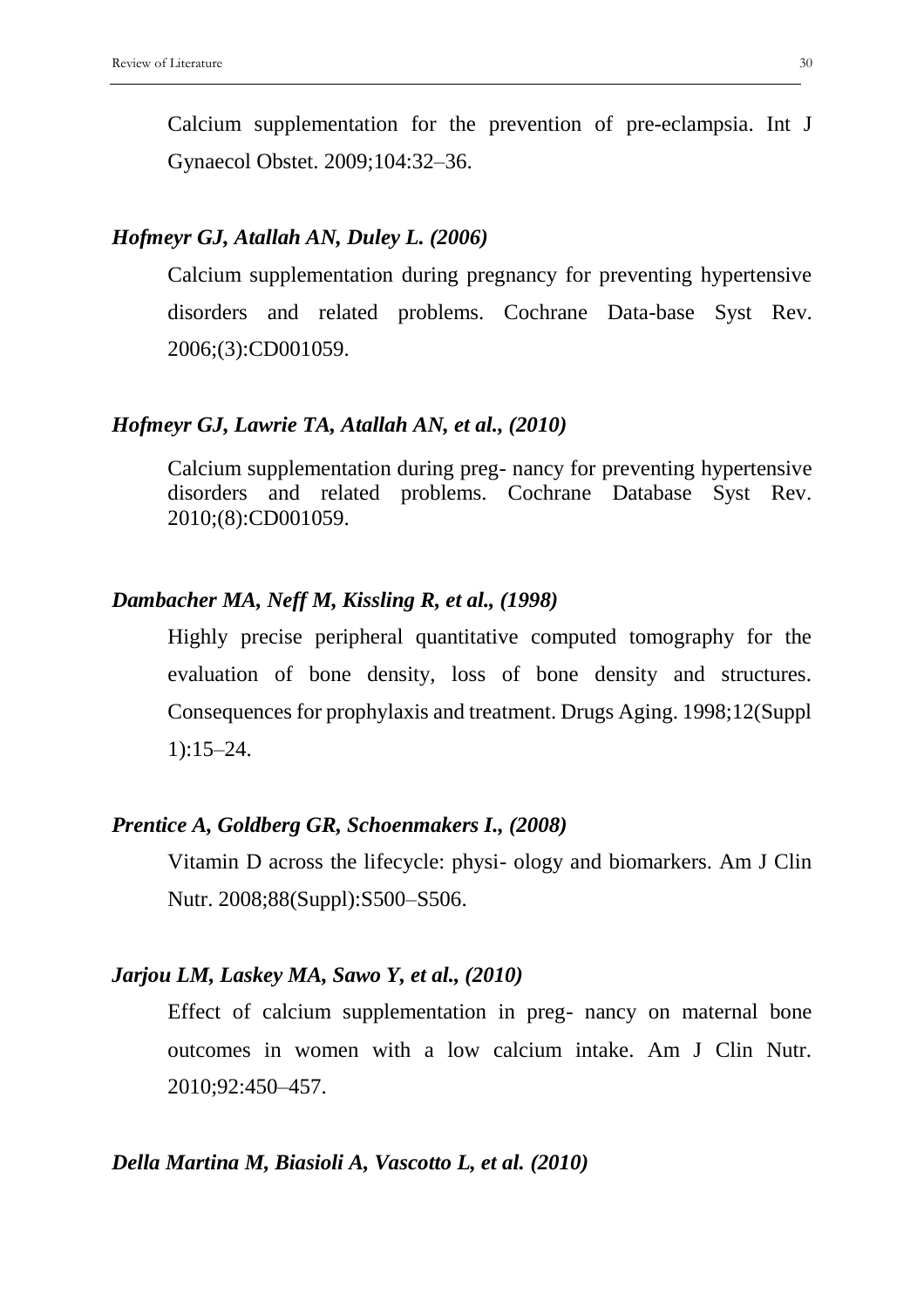Bone ultrasonometry measure- ments during pregnancy. Arch Gynecol Obstet. 2010;281:401–407.

## *Wisser J, Florio I, Neff M, et al., (2005)*

Changes in bone density and metabolism in pregnancy. Acta Obstet Gynecol Scand. 2005;84:349–354.

## *Janakiraman V, Ettinger A, Mercado-Garcia A, et al., (2003)*

Calcium supplements and bone resorption in pregnancy: a randomized crossover trial. Am J Prev Med. 2003;24:260–264.

# *Abalos E, Merialdi M, Wojdyla D, et al., (2010)*

Effects of calcium supplementation on fetal growth in mothers with deficient calcium intake: a randomised controlled trial. Paediatr Perinat Epidemiol. 2010;24:53–62.

#### *Koo WW, Walters JC, Esterlitz J, et al., (1999)*

Maternal calcium supplementation and fetal bone mineralization. Obstet Gynecol. 1999;94:577–582.

#### *Sowers MF, Scholl T, Harris L, et al., (2000)*

Bone loss in adolescent and adult pregnant women. Obstet Gynecol. 2000;96:189–193.

#### *Donangelo C, Trugo N, Melo G, et al., (1996)*

Calcium homeostasis during pregnancy and lactation in primiparous and multiparous women with sub-adequate calcium intakes. Nutr Res. 1996;16:1631–1640.

## *Paton LM, Alexander JL, Nowson CA, et al., (2003)*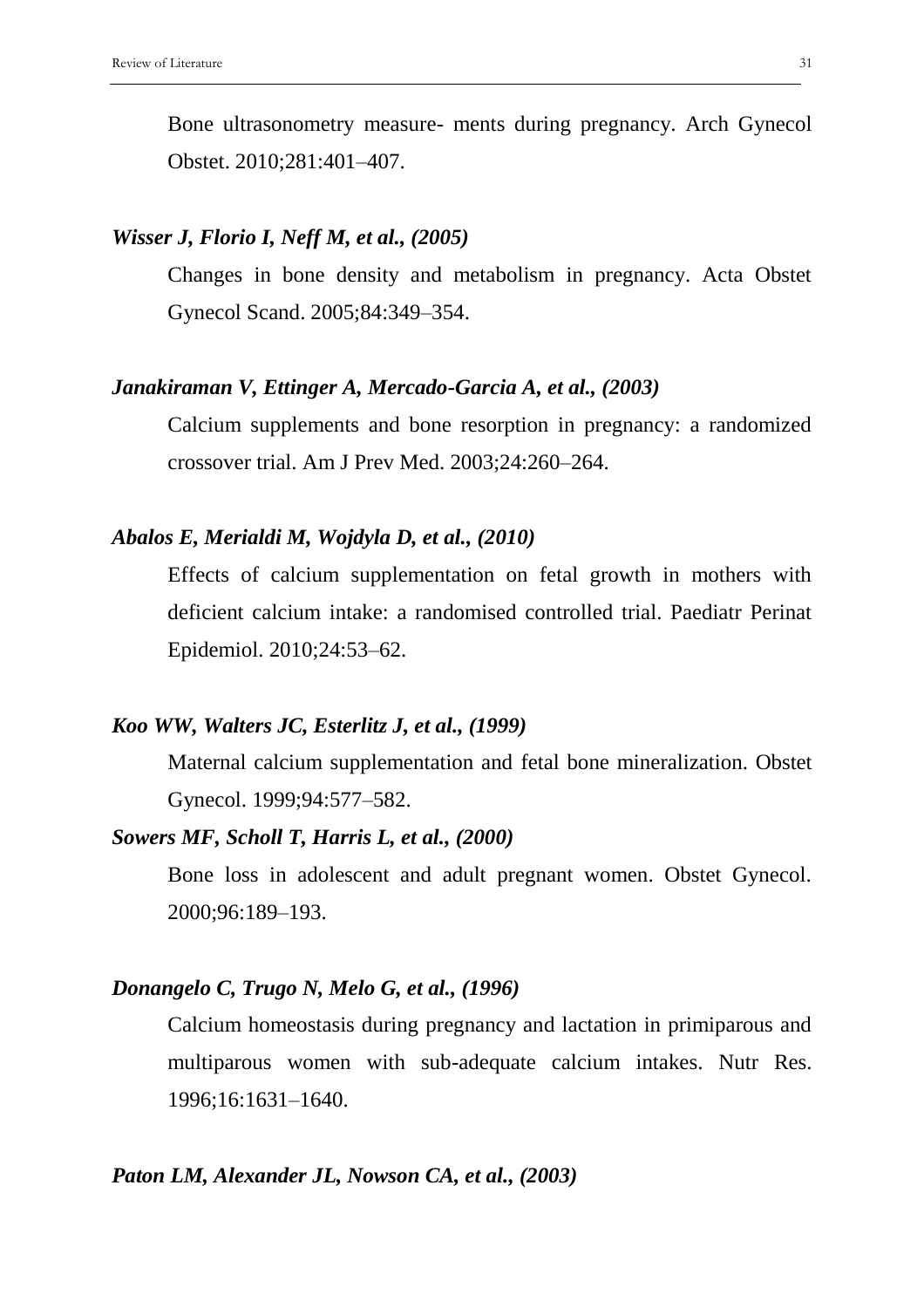Pregnancy and lactation have no long-term deleterious effect on measures of bone mineral in healthy women: a twin study. Am J Clin Nutr. 2003;77:707–714.

## *Hillier TA, Rizzo JH, Pedula KL, et al., (2003)*

Nulliparity and fracture risk in older women: the study of osteoporotic fractures. J Bone Miner Res. 2003;18:893–899.

## *Lenora J, Lekamwasam S, Karlsson MK. (2009)*

Effects of multiparity and prolonged breast-feeding on maternal bone mineral density: a community-based cross-sectional study. BMC Womens Health. 2009;9:19.

# *Englund U, Nordstrom P, Nilsson J, et al., (2011)*

Physical activity in middle-aged women and hip fracture risk: the UFO study. Osteoporos Int. 2011;22:499–505.

# *Olausson H, Laskey MA, Goldberg GR, et al., (2008)*

Changes in bone mineral status and bone size during pregnancy and the influences of body weight and calcium intake. Am J Clin Nutr. 2008;88:1032–1039.

# *Ganpule A, Yajnik CS, Fall CHD, et al., (2006)*

Bone mass in Indian children – relationships to maternal nutritional status and diet during pregnancy: the Pune Maternal Nutrition Study. J Clin Endocrinol Metab. 2006;91:2994–3001.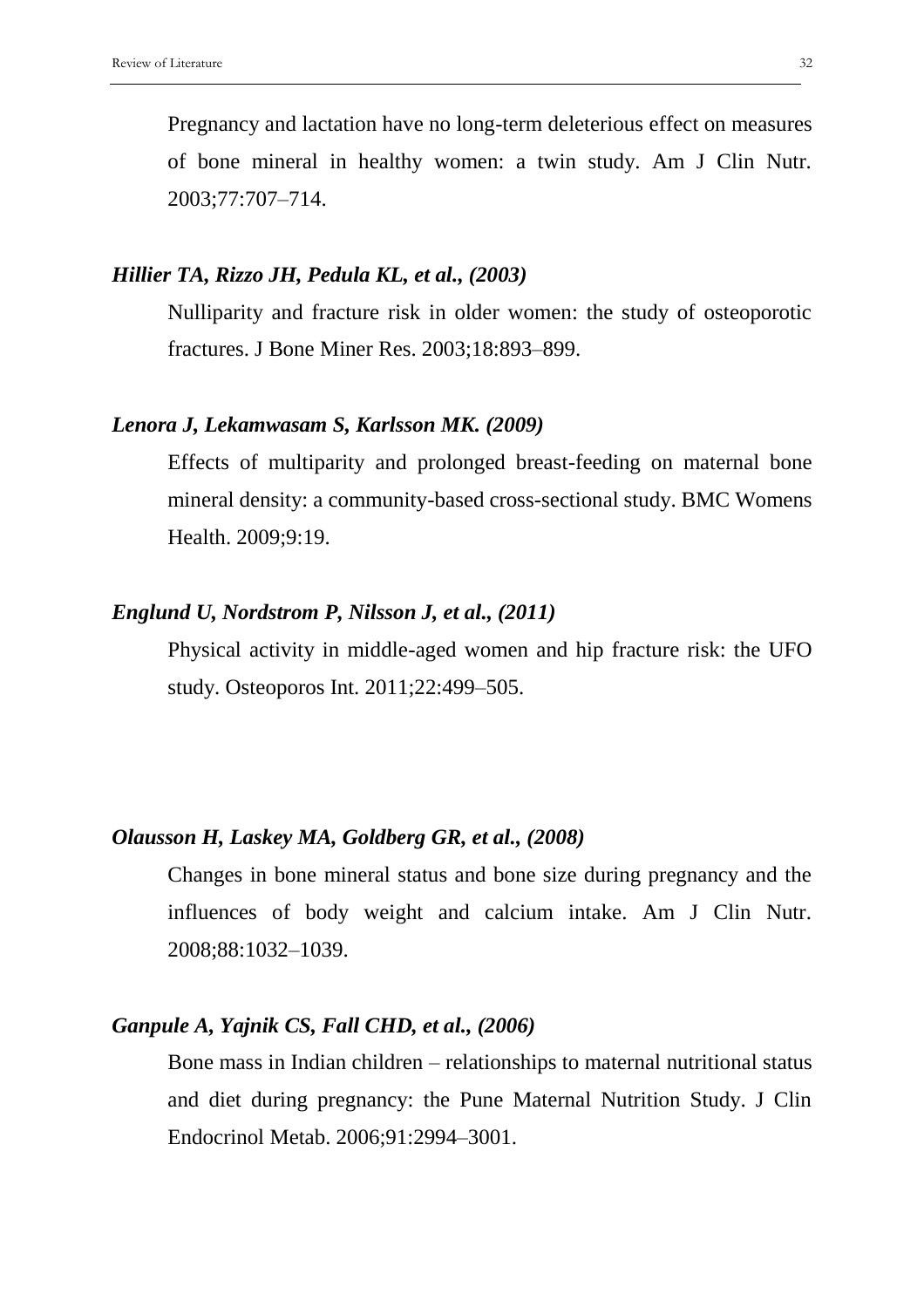## *Jarjou LM, Laskey MA, Sawo Y, et al., (2010)*

Effect of calcium supplementation in preg- nancy on maternal bone outcomes in women with a low calcium intake. Am J Clin Nutr. 2010;92:450–457.

## *Jarjou LM, Prentice A, Sawo Y, et al., (2006)*

Randomized, placebo-controlled, calcium supplementation study in pregnant Gambian women: effects on breast-milk calcium concentrations and infant birth weight, growth, and bone mineral accretion in the first year of life. Am J Clin Nutr. 2006;83:657–666.

# *Forbes GB. (1976)*

Letter: calcium accumulation by the human fetus. Pediatrics. 1976;57:976– 977.

# *Martin R, Harvey NC, Crozier SR, et al., (2007)*

Placental calcium transporter (PMCA3) gene expression predicts intrauterine bone mineral accrual. Bone. 2007;40:1203–1208.

## *Prentice A. (2003)*

Micronutrients and the bone mineral content of the mother, fetus and newborn. J Nutr. 2003;133(Suppl 2):S1693–S1699.

# *Smith CL, Kristensen C, Davis M, et al., (2001).*

An evaluation of the physicochemical risk for renal stone disease during pregnancy. Clin Nephrol. 2001;55:205– 211.

## *O'Brien KO, Nathanson MS, Mancini J, et al., (2003)*

Calcium absorption is significantly higher in adolescents during pregnancy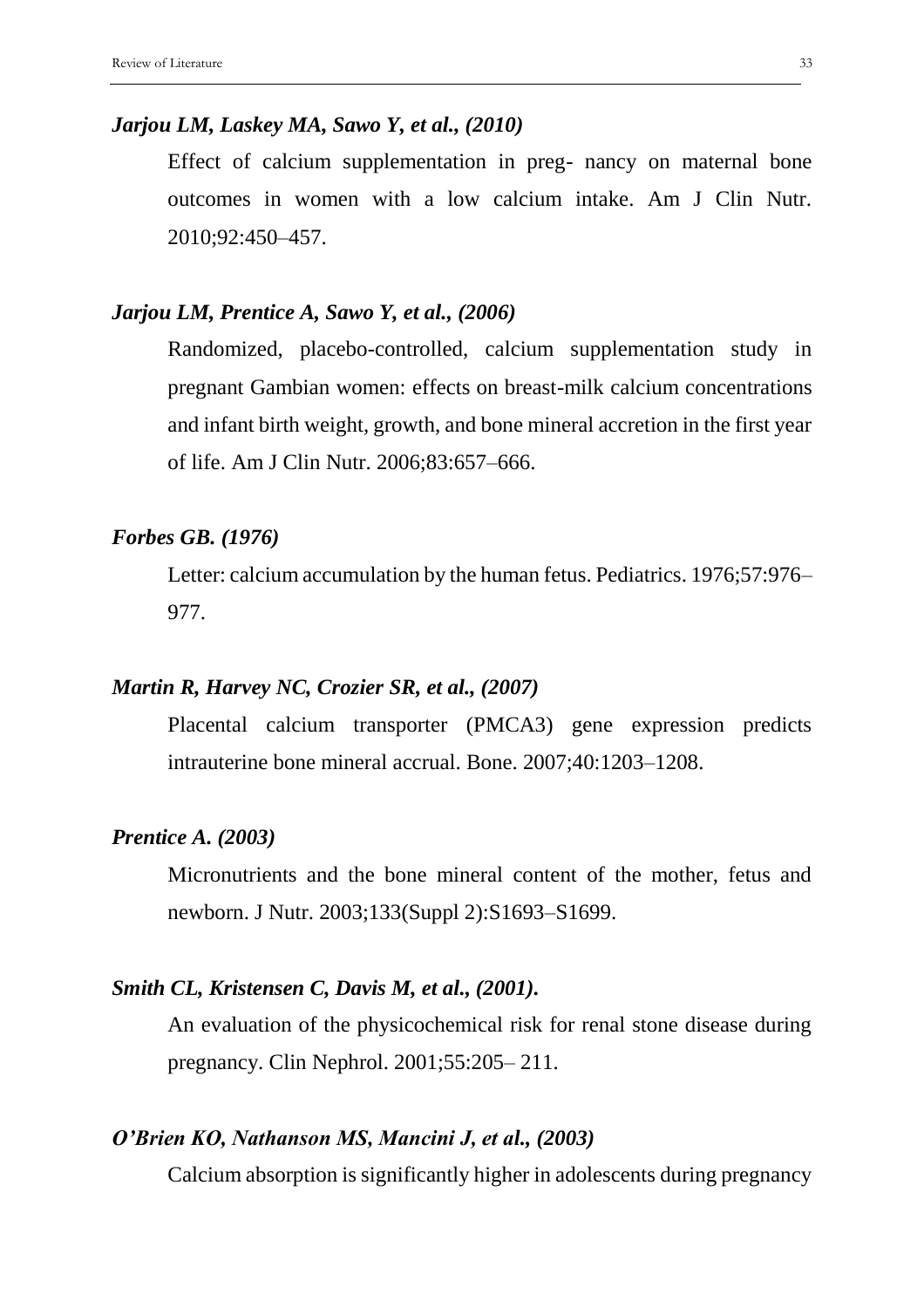than in the early postpartum period. Am J Clin Nutr. 2003;78:1188–1193.

# *Matsushita H, Kurabayashi T, Tomita M, et al., (2002)*

The effect of multiple pregnancies on lumbar bone mineral density in Japanese women. Calcif Tissue Int. 2002; 71:10–13.

# *Martin JA, Hamilton BE, Sutton PD, et al., (2009)*

Births: final data for 2006. In: *Resources*, US Department of Health and Human Services, ed. Vol 57. Bethesda, MD: US Department of Health and Human Services; 2009.

# **Boivin J, Bunting L, Collins JA, et al., (2007)**

International estimates of infertility preva- lence and treatment-seeking: potential need and demand for infertility medical care. Hum Reprod. 2007;22:1506–1512.

# *Petersen HC, Jeune B, Vaupel JW, et al., (2002)*

Reproduction life history and hip frac- tures. Ann Epidemiol. 2002;12:257–263.

## *Lacey DL, Timms E, Tan HL, et al., (1998)*

Osteoprotegerin ligand is a cytokine that regulates osteoclast differentiation and activation. Cell. 1998;93:165–176.

## *Avendano-Badillo D, Hernandez-Avila M, Hernandez-Cadena L, et al., (2009)*

High dietary calcium intake decreases bone mobilization during pregnancy in humans. Salud Publica Mex. 2009;51(Suppl 1):S100–S107.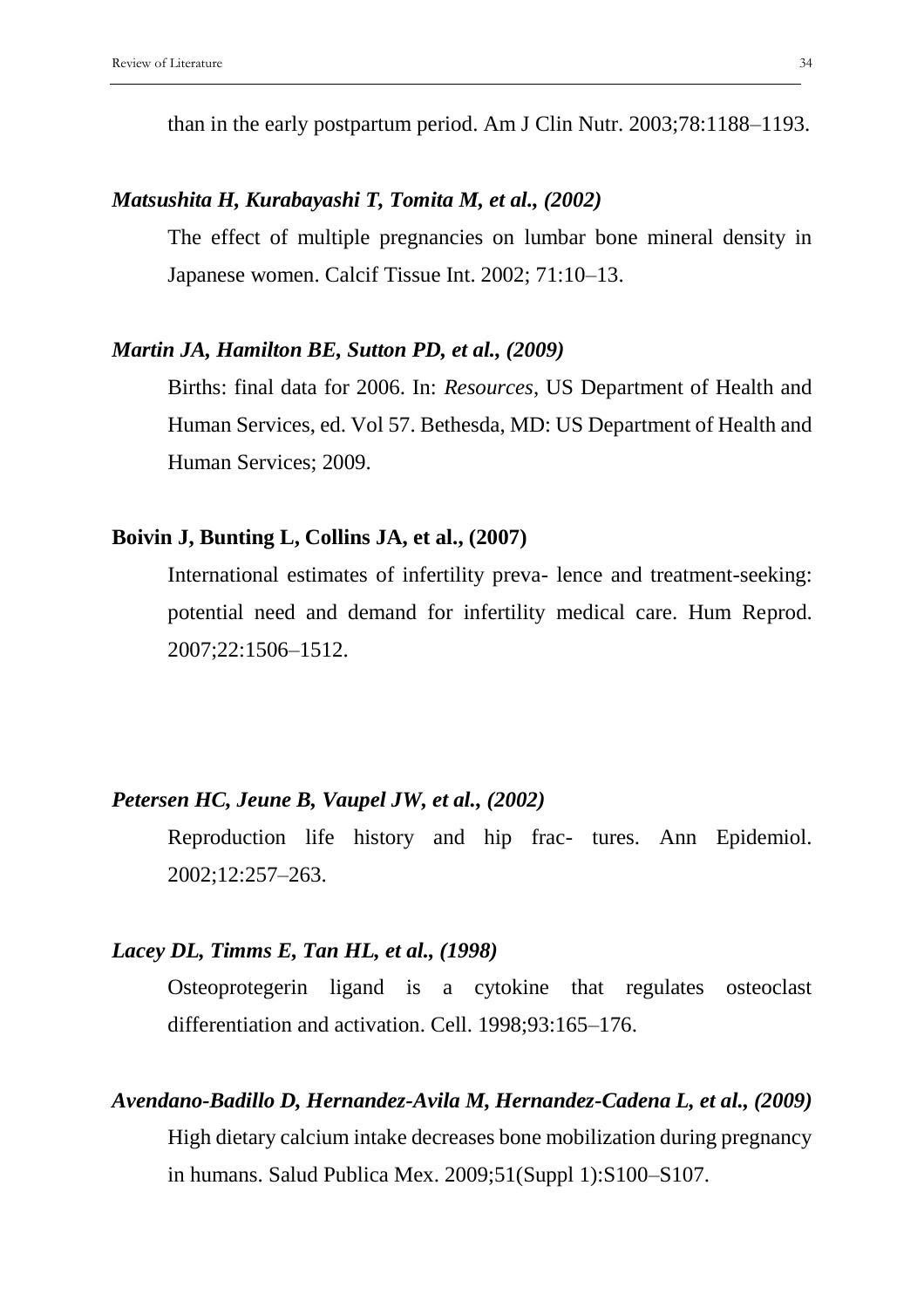#### *Yamaga A, Taga M, Hashimoto S, et al., (1999)*

Comparison of bone metabolic markers between maternal and cord blood. Horm Res. 1999;51:277–279.

#### *Abdel-Aleem H, Merialdi M, Elsnosy ED, et al., (2009)*

The effect of calcium supplementation during pregnancy on fetal and infant growth: a nested randomized controlled trial within WHO calcium supplementation trial. J Matern Fetal Neo- natal Med. 2009;22:94–100.

# *Chan GM, McElligott K, McNaught T, et al., (2006)*

Effects of dietary calcium interven- tion on adolescent mothers and newborns: a randomized controlled trial. Obstet Gynecol. 2006;108(Pt 1):565–571.

# *Cooper C, Harvey N, Cole Z, et al., (2009)*

Developmental origins of osteoporosis: the role of maternal nutrition. Adv Exp Med Biol. 2009;646:31–39.

# *Dennison EM, Syddall HE, Rodriguez S, et al., (2004)*

Polymorphism in the growth hormone gene, weight in infancy, and adult bone mass. J Clin Endocrinol Metab. 2004;89:4898–4903.

# *Fall C, Hindmarsh P, Dennison E, et al., (1998)*

Programming of growth hormone secre- tion and bone mineral density in elderly men: a hypothesis. J Clin Endocrinol Metab. 1998;83:135–139.

# *Javaid MK, Crozier SR, Harvey NC, et al., (2006)*

Maternal vitamin D status during preg- nancy and childhood bone mass at age 9 years: a longitudinal study. Lancet. 2006;367:36–43.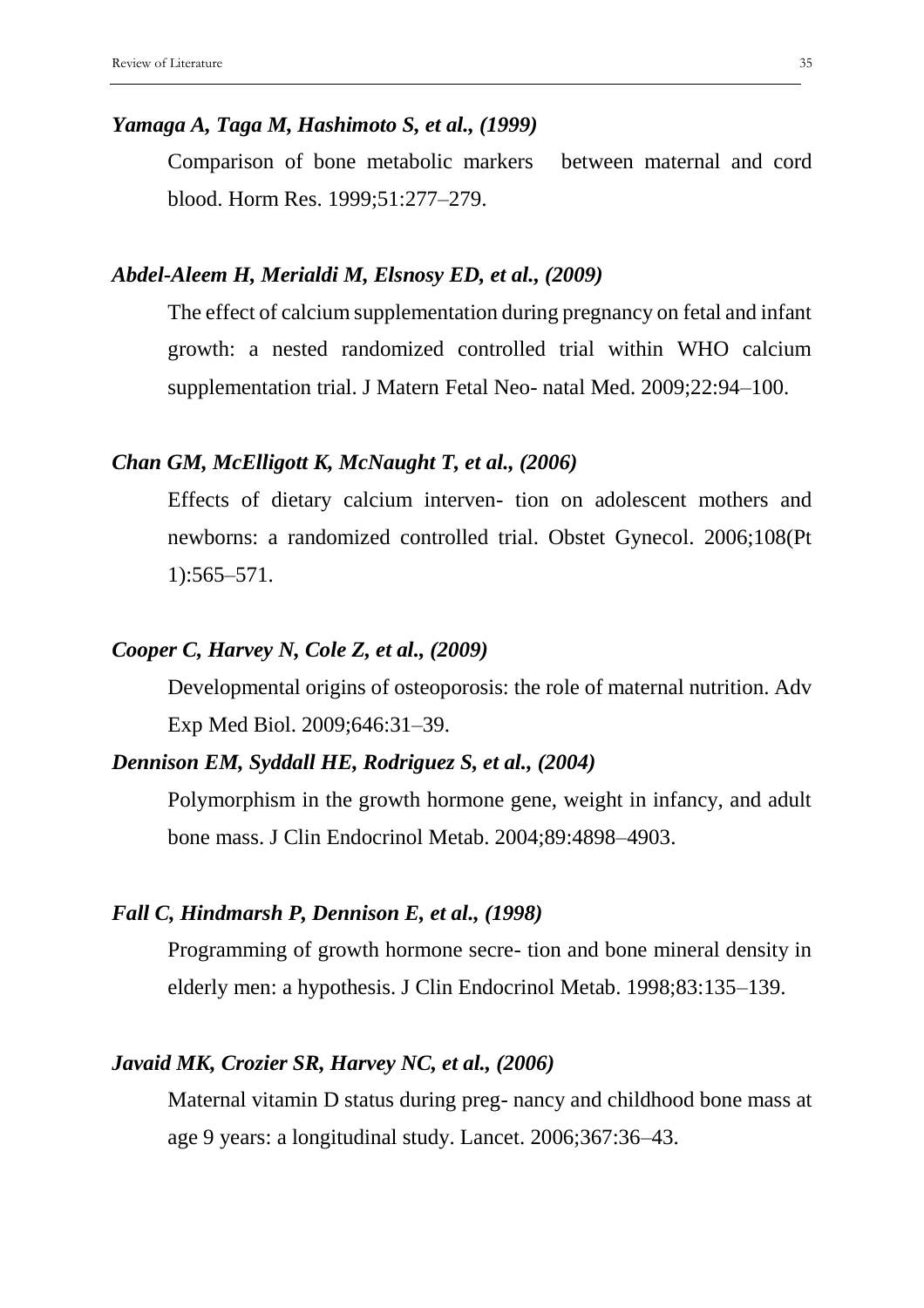## *Lips MA, Syddall HE, Gaunt TR, et al., (2007)*

Interaction between birthweight and polymorphism in the calcium-sensing receptor gene in determination of adult bone mass: the Hertfordshire cohort study. J Rheumatol. 2007;34:769–775.

# *Javaid MK, Godfrey KM, Taylor P, et al., (2005).*

Umbilical cord leptin predicts neonatal bone mass. Calcif Tissue Int. 2005;76:341–347.

# *Cole ZA, Gale CR, Javaid MK, et al. (2009)*

Maternal dietary patterns during pregnancy and childhood bone mass: a longitudinal study. J Bone Miner Res. 2009;24:663– 668.

# *Specker B, Binkley T. (2003)*

Randomized trial of physical activity and calcium supple- mentation on bone mineral content in 3- to 5-year-old children. J Bone Miner Res. 2003;18:885–892.

# *Hunter DJ, de Lange M, Andrew T, et al., (2001)*

Genetic variation in bone mineral density and calcaneal ultrasound: a study of the influence of menopause using female twins. Osteoporos Int. 2001;12:406–411.

# *Ralston SH. (1998)*

Do genetic markers aid in risk assessment? Osteoporos Int. 1998;8(Suppl 1):S37–S42.

# *Albagha OM, McGuigan FE, Reid DM, et al., (2001)*

Estrogen receptor alpha gene poly- morphisms and bone mineral density: haplotype analysis in women from the United Kingdom. J Bone Miner Res.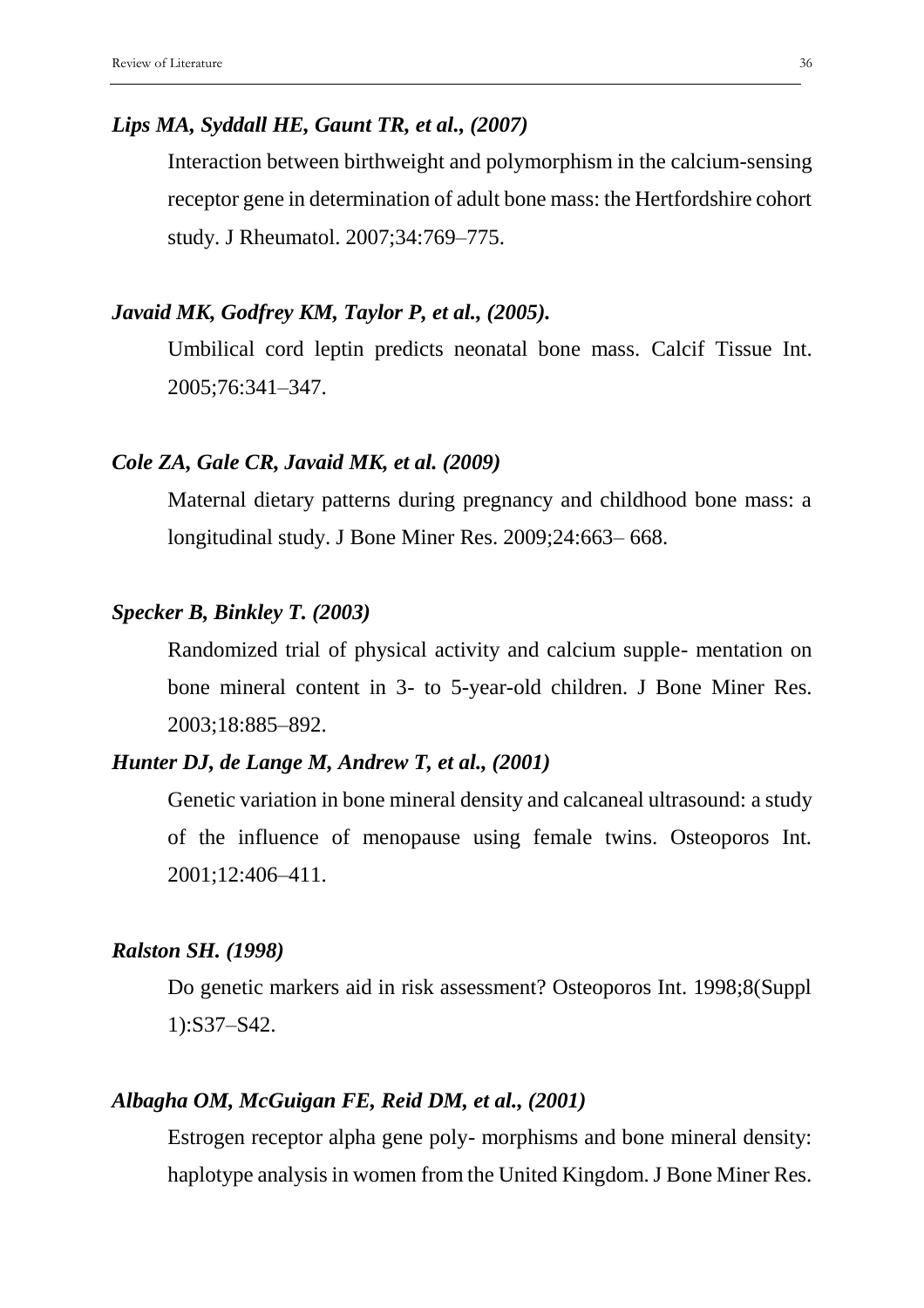#### 2001;16:128–134.

# *Gueguen R, Jouanny P, Guillemin F, et al., (1995)*

Segregation analysis and variance components analysis of bone mineral density in healthy families. J Bone Miner Res. 1995;10:2017–2022.

## *Thomas M, Weisman SM. (2006)*

Calcium supplementation during pregnancy and lac- tation: effects on the mother and the fetus. Am J Obstet Gynecol. 2006; 194:937–945.

#### **Forshee RA, Anderson PA, Storey ML. (2006)**

Changes in calcium intake and association with beverage consumption and demographics: comparing data from CSFII 1994–1996, 1998 and NHANES 1999–2002. J Am Coll Nutr. 2006;25:108–116.

# **Jackson KA, Savaiano DA.**

Lactose maldigestion, calcium intake and osteoporo- sis in African-, Asian-, and Hispanic-Americans. J Am Coll Nutr. 2001;20 (Suppl):S198– S207.

# *Fulgoni V III, Nicholls J, Reed A, et al., (2007)*

Dairy consumption and related nutrient intake in African-American adults and children in the United States: continuing survey of food intakes by individuals 1994–1996, 1998, and the National Health and Nutrition Examination Survey 1999–2000. J Am Diet Assoc. 2007;107:256– 264.

# *Chang SC, O'Brien KO, Nathanson MS, et al. (2003)*